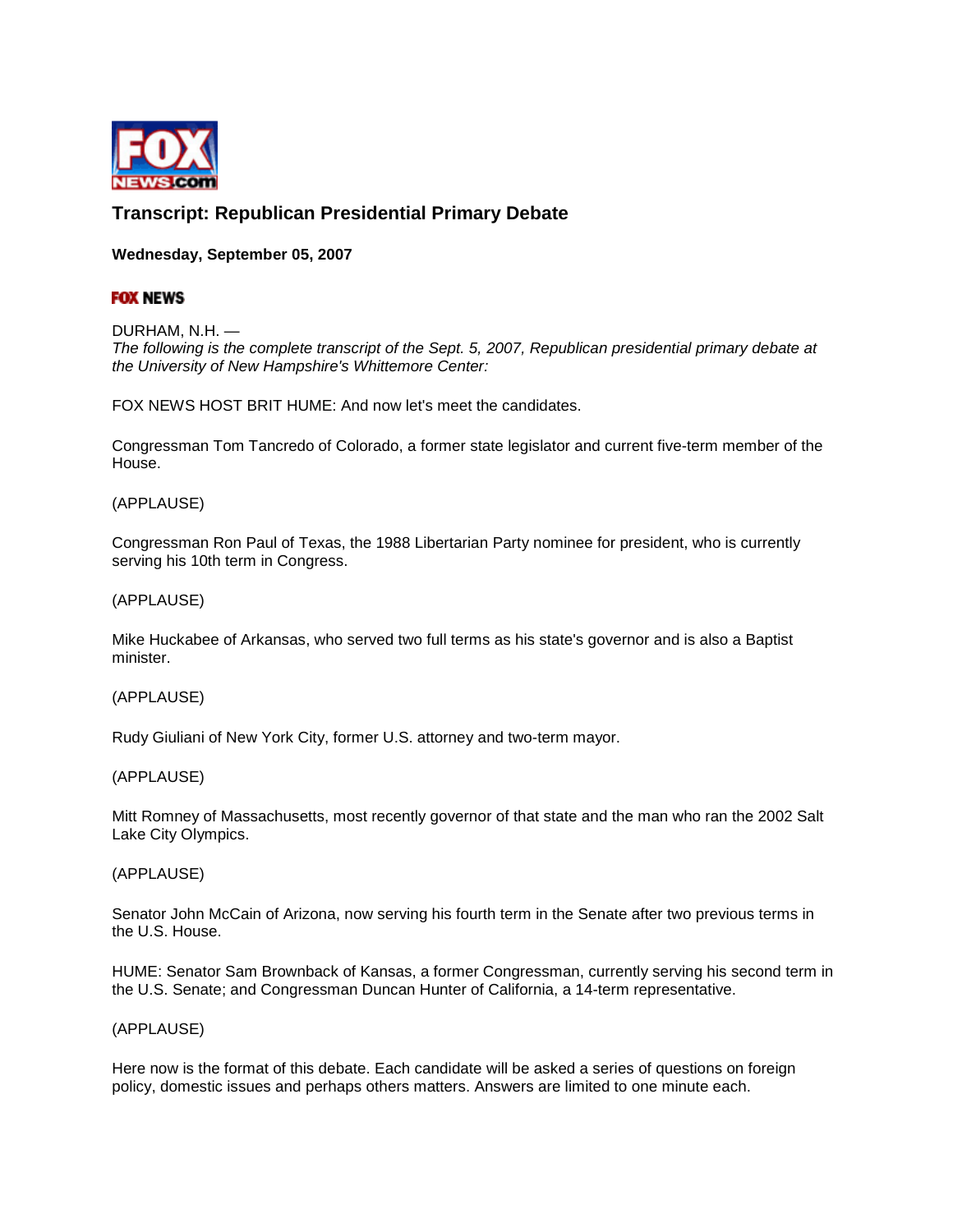If we decide rebuttal time is needed, that will be 30 seconds. We have green, yellow and red lights to help the candidates keep track of their time. And, if an answer runs long, candidates and every else will hear this sound.

# (BELL RINGS)

We ask the audience please to limit applause during the question- and-answer portion of the debate so we can devote as much time as possible to the candidates themselves.

Let's get started. We will cover a number of issues tonight, but first a political question about the man who isn't here and will not even announce his candidacy for president until tomorrow. I'm talking, of course, about Senator Fred Thompson.

Now, a Thompson ad has just run on the Fox News Channel.

HUME: He will be a guest later tonight with Jay Leno. Polls have him in second or third place, depending on whether you're looking at national polls or some of the early state polls.

So the question is: Who has made the smart moves here, you guys who are here and who have been out on the trail all this time or Senator Thompson?

### (LAUGHTER)

Let me start with you, Governor Huckabee. What do you think?

FORMER ARKANSAS GOV. MIKE HUCKABEE: Well, Brit, I was scheduled to be on Jay Leno tonight, but I gave up my slot for somebody else because I'd rather be in New Hampshire with these fine people.

#### (APPLAUSE)

You know, Fred is from Nashville, Tennessee, home of George Jones, who was often called "no-show George" for not showing up at his concerts. And maybe Senator Thompson will be known as the no-show for the presidential debates.

TEXAS REP. RON PAUL: But I'm proud to be sharing the stage with these guys because we're running for president and we're delighted to be here, and I certainly appreciate getting this opportunity.

HUME: Congressman Paul, you've been out beating the bushes, looking for votes and getting your ideas out all this time. And look where he stands and look where the rest of you guys stand. What do you think?

PAUL: Well, I welcome him to the race because, very specifically, he will help dilute the vote for my benefit...

### (LAUGHTER)

... because he will be pro-war and I'm the anti-war candidate representing the Republican traditional position.

#### (APPLAUSE)

HUME: Senator McCain, the guy's a former colleague of yours. How do you feel about the way he's handled it?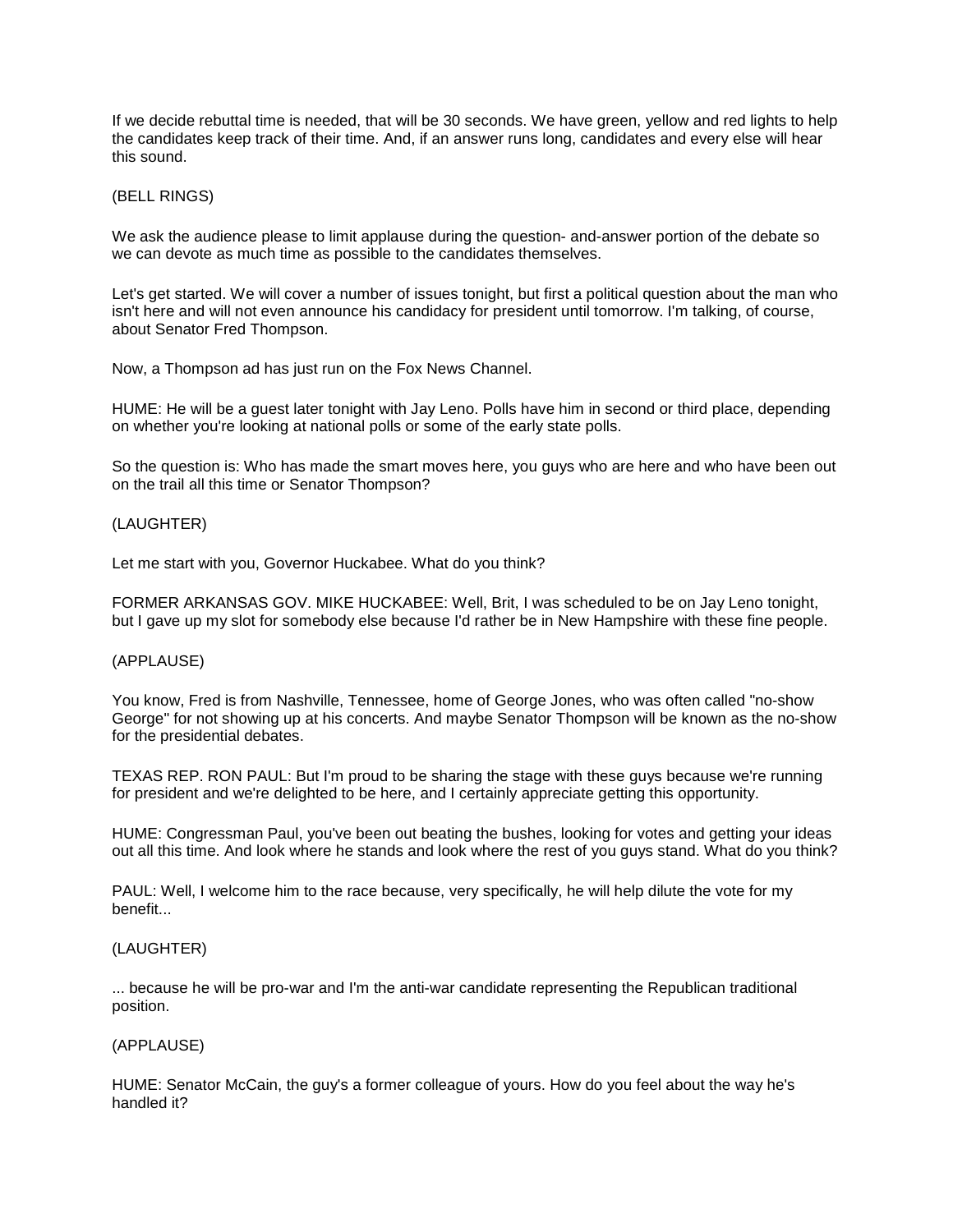ARIZONA SEN. JOHN MCCAIN: Well, I think that's a decision that Fred should make. Maybe we're up past his bed time, but the point is...

# (LAUGHTER)

You know, one thing I know about New Hampshire, and I know well, is that the people of New Hampshire expect to see you. They expect to see you a lot. And they expect to see you at townhall meetings and at places all over this great state of New Hampshire, and they expect to examine you before they make up their mind.

MCCAIN: One of the many Arizonans who ran for president of the United States, unsuccessfully, like all of us...

#### (LAUGHTER)

Maurice Udall, once -- he was a very funny man, as you know -- once he said, a fellow in Manchester said to the other one, "what do you think about Mo Udall for president?" And the guy said, "I don't know; I only met him twice."

And you know, the reason why that joke is funny is because it's true. And my advice to Fred is: Get out into the arena, Fred. It's a lot of fun.

HUME: Governor Romney?

### (APPLAUSE)

FORMER MASSACHUSETTS GOV. MITT ROMNEY: You know, the only question I have for Senator Thompson is: Why the hurry? Why not take some more time off?

### (LAUGHTER)

Maybe January, February might be a better time to make a final decision about getting in this race.

#### (LAUGHTER)

But, for all of us, we're going to welcome him into the race. He's going to bring a lot to it. He's a great personality. He'll have new ideas.

ROMNEY: I think he's going to bring more entertainment and vigor and ideas to the Republican platform.

So I welcome him into this. But I agree with all those that have spoken: There's nothing like getting to know the folks in New Hampshire and Iowa, South Carolina, Michigan.

In New Hampshire and Iowa alone over this last year I have done 462 events -- town meetings, one-onone meetings -- and that's the way to get to know people.

#### (APPLAUSE)

HUME: Mr. Mayor, your thoughts?

FORMER NEW YORK MAYOR RUDY GIULIANI: I like Fred a lot. I think Fred is a really, really good man. I think he's done a pretty good job of playing my part on "Law & Order."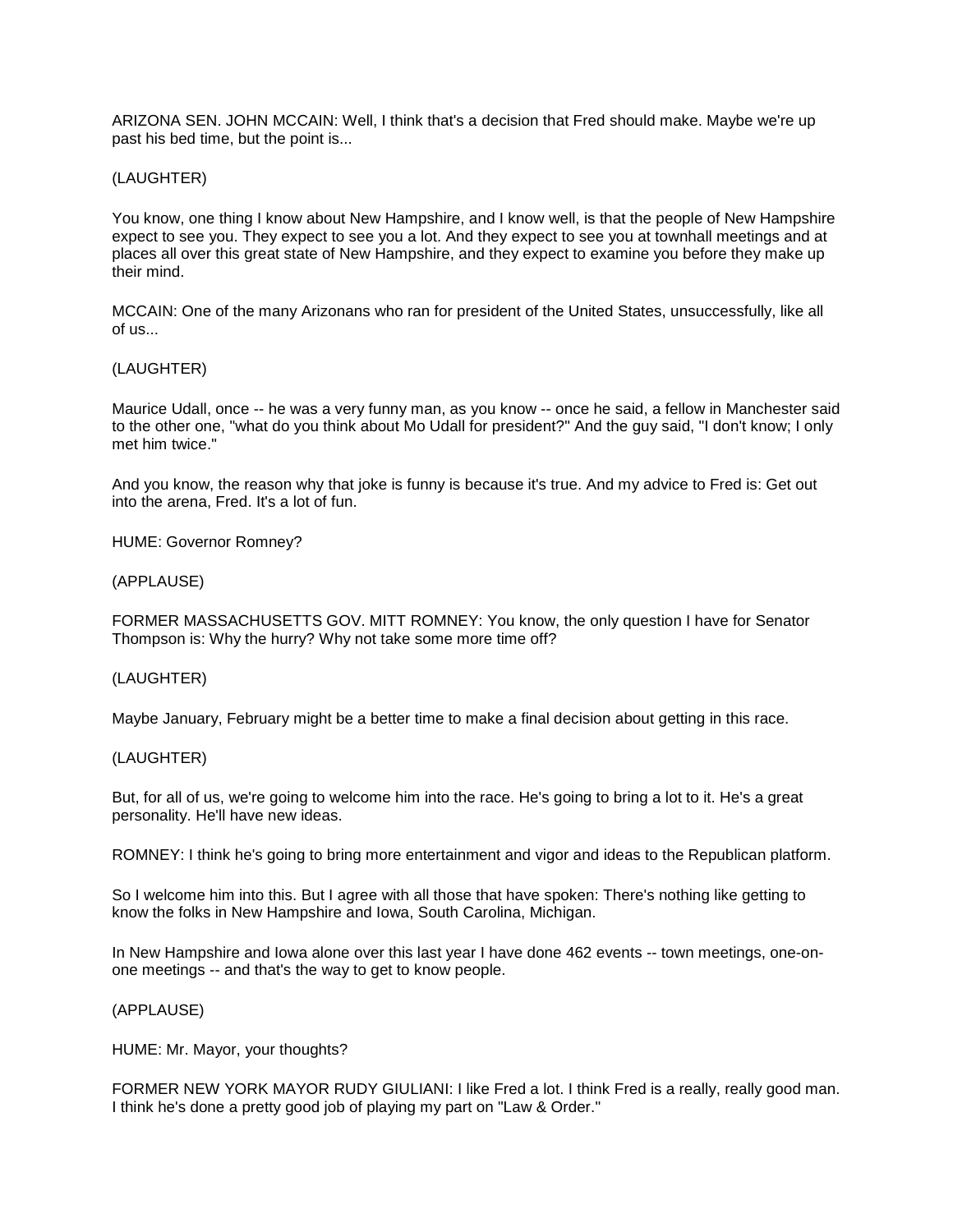(LAUGHTER)

(APPLAUSE)

I personally prefer the real thing.

(LAUGHTER)

But I think Fred will add something to this race. I think this is a nomination you have to earn, though. Nobody's going to give it to you. Nobody's going to grant it to you. Nobody is going to crown you.

GIULIANI: You've got to go out there and like these gentlemen have done and I've done you've got to - you gotta meet people in Iowa and New Hampshire and all over the country. You gotta work hard for this.

And finally I think it's gonna to come down to experience. This is not a time that the United States should be electing someone who's gonna to get on-the-job training. You need people with executive experience.

And my real concern is, you'll have three leading Democratic candidates, none of which have ever run a city, a state or a business. And this is not...

(APPLAUSE)

... this is -- America's at war. America's got some big problems. It's not the time for on-the-job training as an executive.

HUME: Thank you, gentlemen.

Let's continue the questioning with my colleague Chris Wallace.

Chris?

WALLACE: Thank you, Brit.

Good evening, gentlemen.

Let's talk about illegal immigration.

Governor Romney, in recent weeks you have gone after Mayor Giuliani for running what you say was a sanctuary city for illegals. But as governor of Massachusetts, you did nothing to stop Cambridge, Somerville (inaudible) all of which proclaimed themselves to be sanctuaries.

WALLACE: In fact, you didn't even catch the illegals who were mowing your front lawn. So the question is -- so the question is, why should we believe that you would be any tougher on illegal immigration than Mayor Giuliani?

ROMNEY: Well, Chris, first of all, with regards to front lawns, people don't go to their contractors and inspect their ID cards of employees.

Secondly, with regards to sanctuary cities, the governors aren't responsible for mayors who are not following the law. And, actually, in my case, as soon as I learned about a program in the department of ICE that we could have our state police authorized to enforce the law, I did just that so that in sanctuary cities in our state -- and nonsanctuary cities -- the law would be enforced.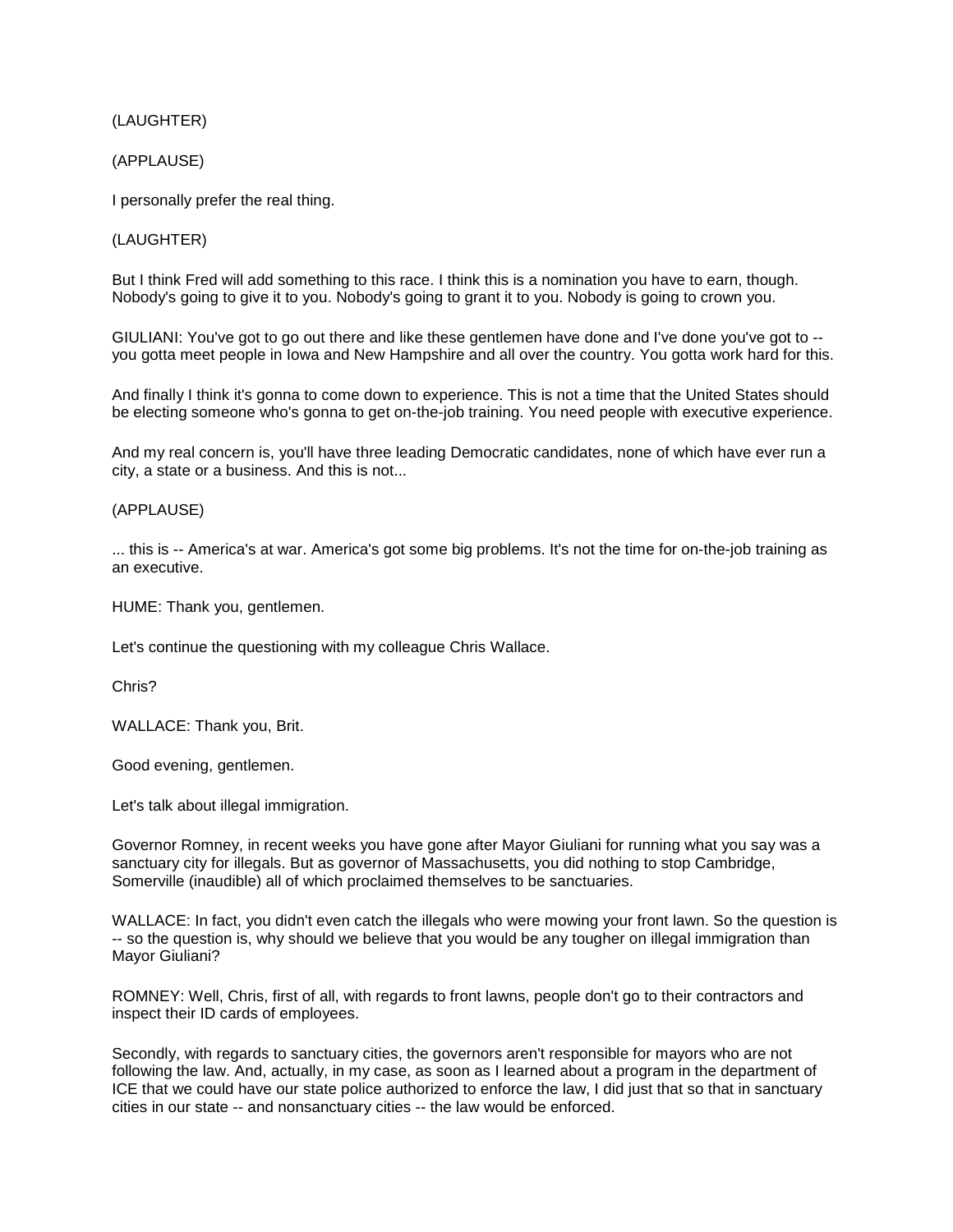But this is a place where Mayor Giuliani and I just simply disagree. I think we should reduce federal funding to cities that call themselves sanctuary cities.

ROMNEY: I think saying as he did, if you happen to be an undocumented alien, we want you in New York, we'll protect you in New York, I think that contributed to 3 million illegals in this country becoming 12 million illegals coming into this country.

And I also disagree on the issue of what I'll call amnesty. And that is, I just don't think you say to people who've come here illegally that if you work here, we're going to sign you up. That's the wrong answer. Amnesty is not the right answer for this problem.

# (APPLAUSE)

WALLACE: Mayor Giuliani, I want to follow up on what Governor Romney said. In New York City, you allowed illegals to report crime and to seek medical treatment, you said in the interests of public safety. But, in fact, you went a lot further than that as mayor.

Back in 1994, you said the following: "If you come here and you work hard and you happen to be in an undocumented status, you're one of the people who we want in this city. You're somebody that we want to protect, and we want you to get out from under what is often a life of being a fugitive, which is really unfair."

WALLACE: As president, would you continue to protect illegals from what you then called unfair enforcement of our borders?

GIULIANI: Chris, you haven't really described the entire extent of the executive order. The first part of the executive order points out that the police should report all illegals suspected of committing a crime, or who have committed a crime.

In fact, the year before I was mayor, the immigration service stopped taking names from the police department of people that the police department were reporting.

So the problem that I had was, I had 400,000 illegal immigrants, roughly, in New York City. And I had a city that was the crime capital of America. I had to do something intelligent with them.

I didn't have the luxury of, you know, political rhetoric. I had the safety and security of the people of New York City on my shoulders.

So what I did was, I said -- and I think this a sensible policy: If you are an illegal immigrant in New York City and a crime is committed against you, I want you to report that.

GIULIANI: Because lo and behold, the next time a crime is committed, it could be against a citizen or a legal immigrant. I said, if you are a child in New York City, of which we had 40,000 to 50,000 to 60,000 illegal immigrant children, did it make sense to leave them on the streets? The federal government deported only 758 people that year from New York City.

So the reality is, my programs and policies led to a city that was the safest large city in the country, so they must have been sensible policies.

WALLACE: Mr. Mayor, time.

Senator McCain...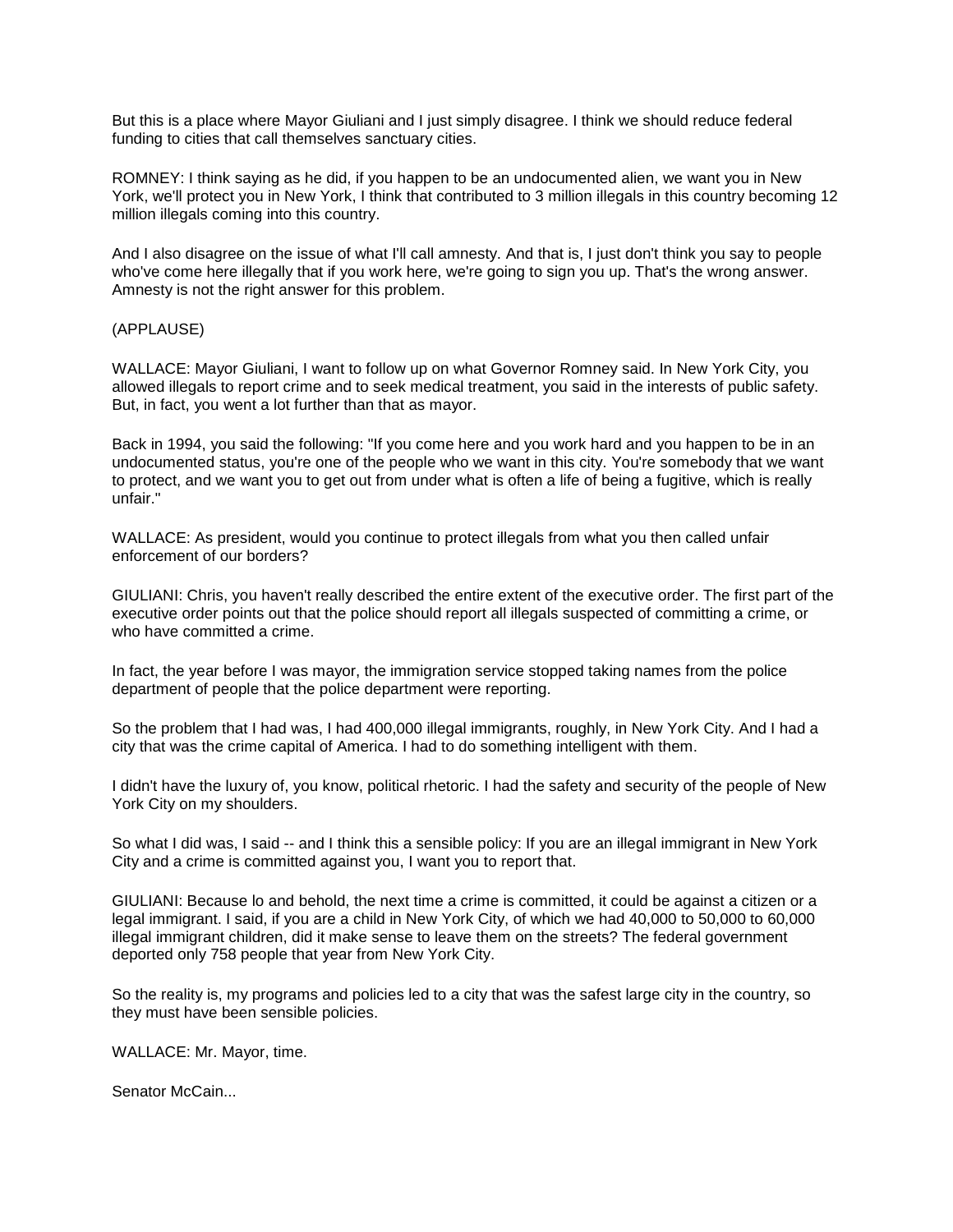# (APPLAUSE)

Senator McCain, when you were backing comprehensive immigration reform this spring, you accused Governor Romney of flip-flopping on this issue. In fact, you said, "Maybe his solution will be to get his small varmint gun and run the Guatemalans off his lawn."

# (LAUGHTER)

MCCAIN: I thought that was a pretty good line.

(LAUGHTER)

(CROSSTALK)

MCCAIN: I wish I would have written it myself.

# (LAUGHTER)

WALLACE: Is the governor playing politics on immigration, and are you now doing the same thing, backing a new plan which would enforce the borders but without any longer a path to citizenship?

MCCAIN: Look, this is an emotional and passionate issue, and one that -- very seldom have I seen an issue that aroused this much passion with the American people.

No one, by the way, is for amnesty. I and the president of the United States, both of us from border states, came forward with a plan that we thought was comprehensive and workable with the priority being border security, which remains my position.

Why we failed is because the American people have lost trust and confidence in us -- our failure in Katrina, our failures in Iraq, our failures to control runaway spending. And so we failed.

So, obviously, we have to succeed. Because there's 12 million people who are in this country illegally, which is de facto amnesty, and we need a temporary worker program.

I commit to securing the borders first. We can secure those borders. As president, I would have the border state governors certify that those borders were indeed secure.

MCCAIN: We can sit down together. Governor Romney less than a year ago had the exact same position that I did.

WALLACE: Governor Huckabee, two years ago, as governor of Arkansas, you said legislation that was then before the state legislature to crack down on illegal immigration was, quote, "inflammatory and racebaiting."

Last year, you said this about opposition to immigration reform that was then in Congress: "If I were to say some of it is driven by sheer racism, I think I would be telling you the truth."

Governor, why do you feel that some of the people who oppose illegal immigrants who have broken the law -- why do you feel some of them are racist?

HUCKABEE: Well, first of all, because I've listened to some of them. And it's not the concern that people are coming here for opportunities or even that they're illegal.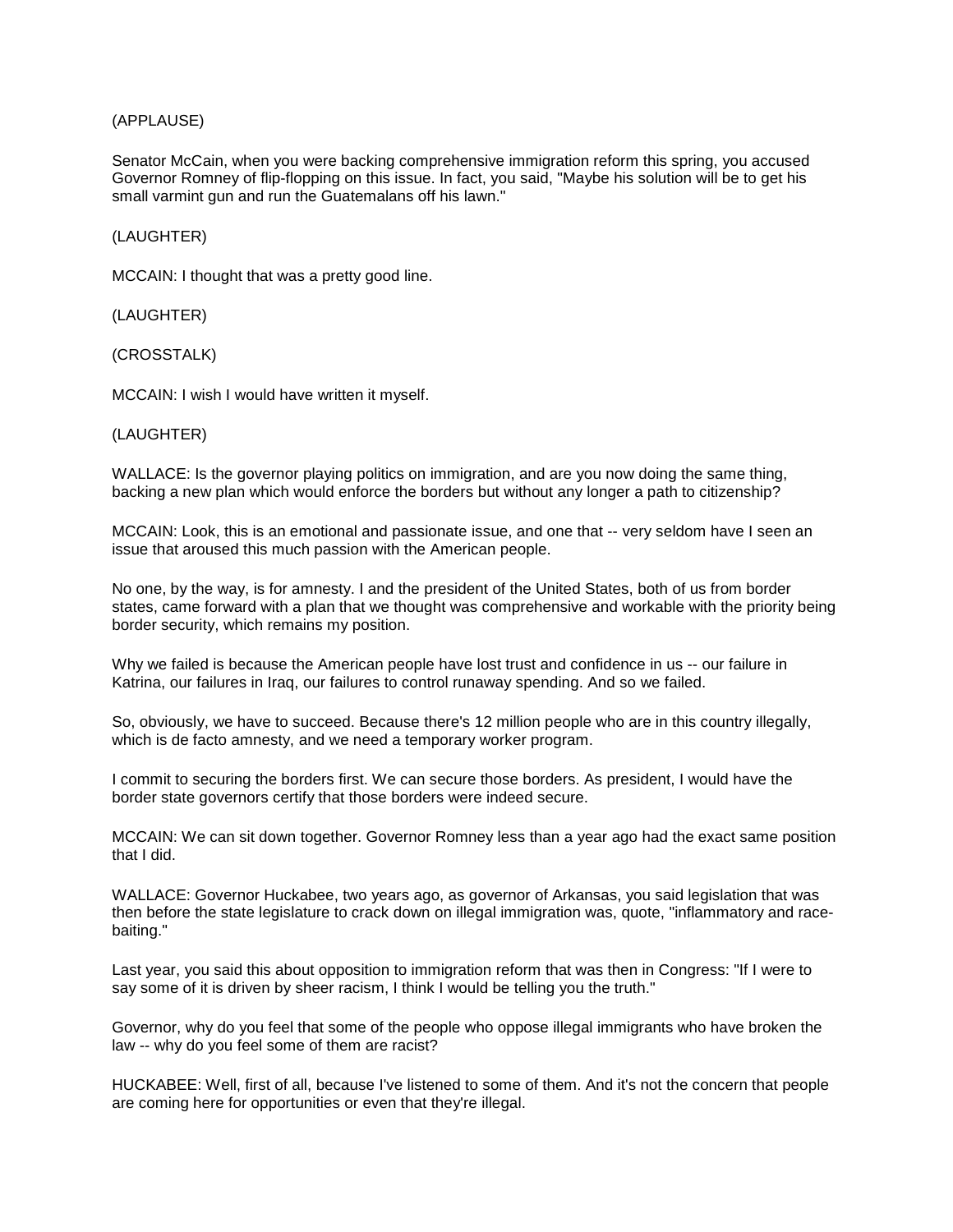Look, I want to be very clear: I agree, we ought to have sealed borders. People in this country are essentially good folks. They're not angry at immigrants who want to come here for the same reason that our ancestors came.

But they're angry at a government that has completely ignored borders and allowed this problem to fester to the point that it's now overrunning us in a position that people don't even understand how to fix it.

The reality is that we track packages from UPS and FedEx every time we order from Amazon.com. And, yet, we've got a government that says we don't know what to do and how to keep up with people.

If necessary, we ought to outsource this whole issue to FedEx and UPS. They seem to have a better way of keeping up with packages than our government does with people.

#### (APPLAUSE)

But I want to be clear: If someone is looking for a president who is going to have a mean spirit toward other human beings, I'm not their guy.

HUCKABEE: I'll fix the borders, I'll secure them, but what I won't do is to do it because I'm angry at them for wanting to come here for the same reason that the rest of us love America.

#### (APPLAUSE)

WALLACE: Congressman Tancredo, you have made cracking down on illegal immigration the centerpiece of your campaign.

Do you think any of the four gentlemen that you have heard speak so far tonight are serious about this problem, and do you agree with Governor Huckabee that some of the people who oppose illegals are in fact mean-spirited and racist?

COLORADO REP. TOM TANCREDO: You know, I listen to my colleagues up here talk about this, and I ask -- and I listen to the questions that are finally being asked about this and the answers that are finally being given on this issue, that happens to be one of the most serious domestic problems that we face in America.

And for, of course, how many months did my colleagues up here stay silent or were on the other side of it? You wonder why people in the United States are cynical about politics and politicians. It could be -- it just could be that when the wind is blowing in one direction -- and that is, you know, we're not going to say anything about illegal immigration -- we will be silent on the issue.

TANCREDO: But when it sounds like the people are getting uptight about this and we can make hay out of it, we're all going to be the strongest supporters of secure borders that you ever saw in your life.

Well, I'll tell you. I'd like to see more than rhetoric. I wish that I could feel in their hearts that that's exactly where they were going. And it's got nothing to do with disliking people who are coming into this country. It's got everything to do with the rule of low.

Does anybody understand that?

(APPLAUSE)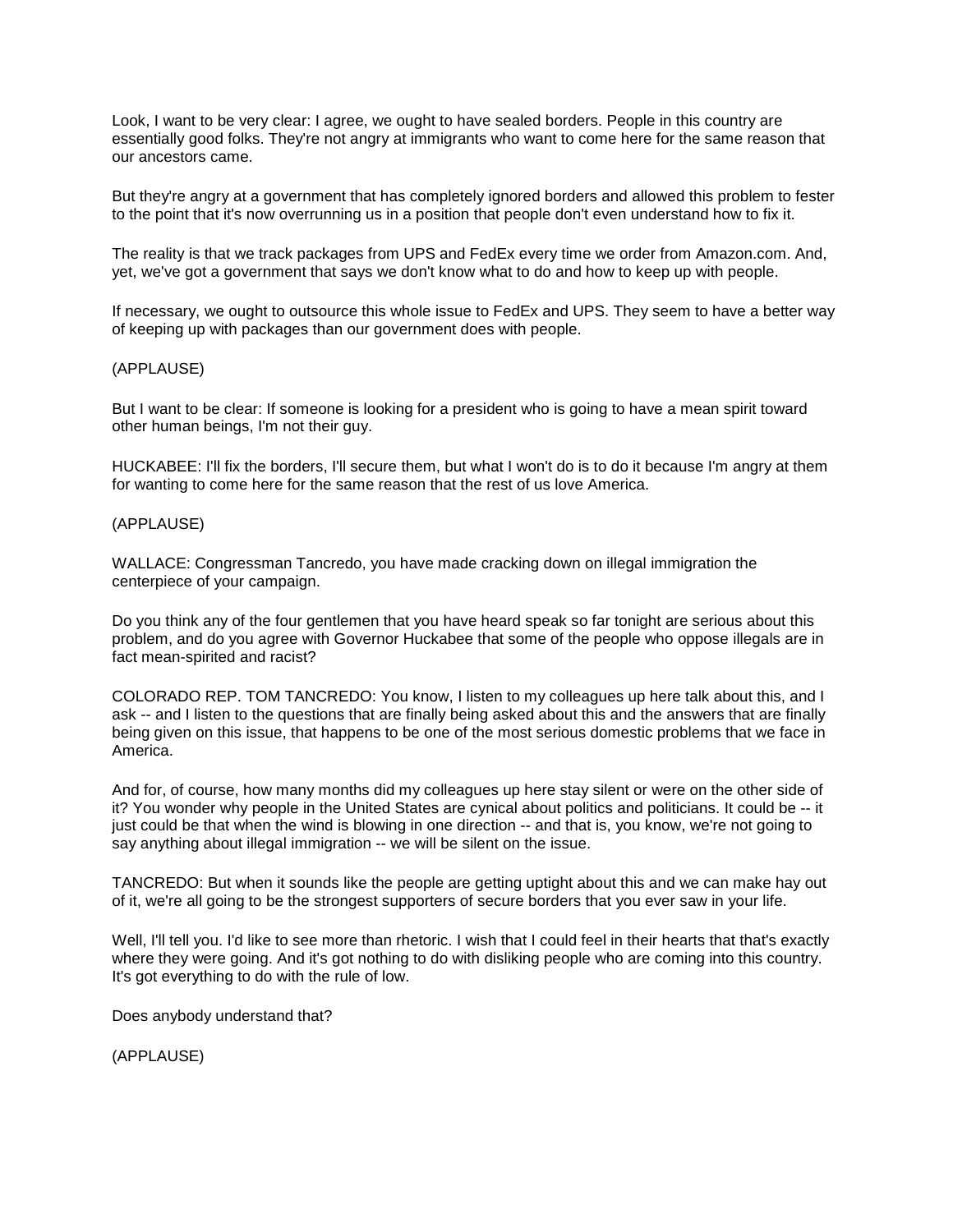WALLACE: Congressman Hunter, I have a question for you from one of our viewers. Pat Scott (ph) from Leander (ph), Texas asks, "What are you going to do as the next president to start and complete the border fence from California to Texas?"

Now, I know that your idea is to complete 854 miles of fence from California all the way to Texas along our Southern border.

WALLACE: But top Texas officials now say that doing so would infringe on the property rights of some of the ranchers and farmers in that area, and they also say trying to maintain a fence in open desert would be impractical.

So what do you say to those top Texas officials, as well as to Pat Scott (ph)?

CALIFORNIA REP. DUNCAN HUNTER: Here's what we tell them, Chris: It's the law. And you know, I built that border fence in San Diego. And it's really two fences. It's a double fence. And incidentally, since this is FOX, it's not that scraggly little fence that they keep showing on CNN with people hopping over it.

# (LAUGHTER)

If you get over my fence, we sign you up for the Olympics immediately.

### (LAUGHTER)

Now, that fence is a double fence with a road in between, and it reduced the smuggling of people and drugs in San Diego, coming across the border into San Diego, which was the number one smugglers corridor in America, by 90 percent. And that's the reason I wrote the law that extends it 854 miles across Arizona, New Mexico and Texas.

It's now the law that that fence be built. The president signed the bill October 26th. They've only done 17.9 miles.

As president, I will complete all 854 miles in six months. That's my commitment. I'm going to build the fence. It's the law.

#### (APPLAUSE)

HUNTER: The president signed the bill October 26. They've only done 17.9 miles. As president, I'll complete all 854 miles in six months. That's my commitment. I'm going to build the fence; it's the law.

#### (APPLAUSE)

HUME: Thank you, Chris. Let's go down to Young's Restaurant and see what Carl Cameron is picking up from voters down there.

### Carl?

#### CAMERON: Hi, Brit.

Well, they've been served UNH customers and Granite State voters here at Young's since 1916, and we're going to talk a little bit here to Pam and John Rogers. She is an attorney involved with illegal immigration issues, and he is a law enforcement official who deals with it virtually every day.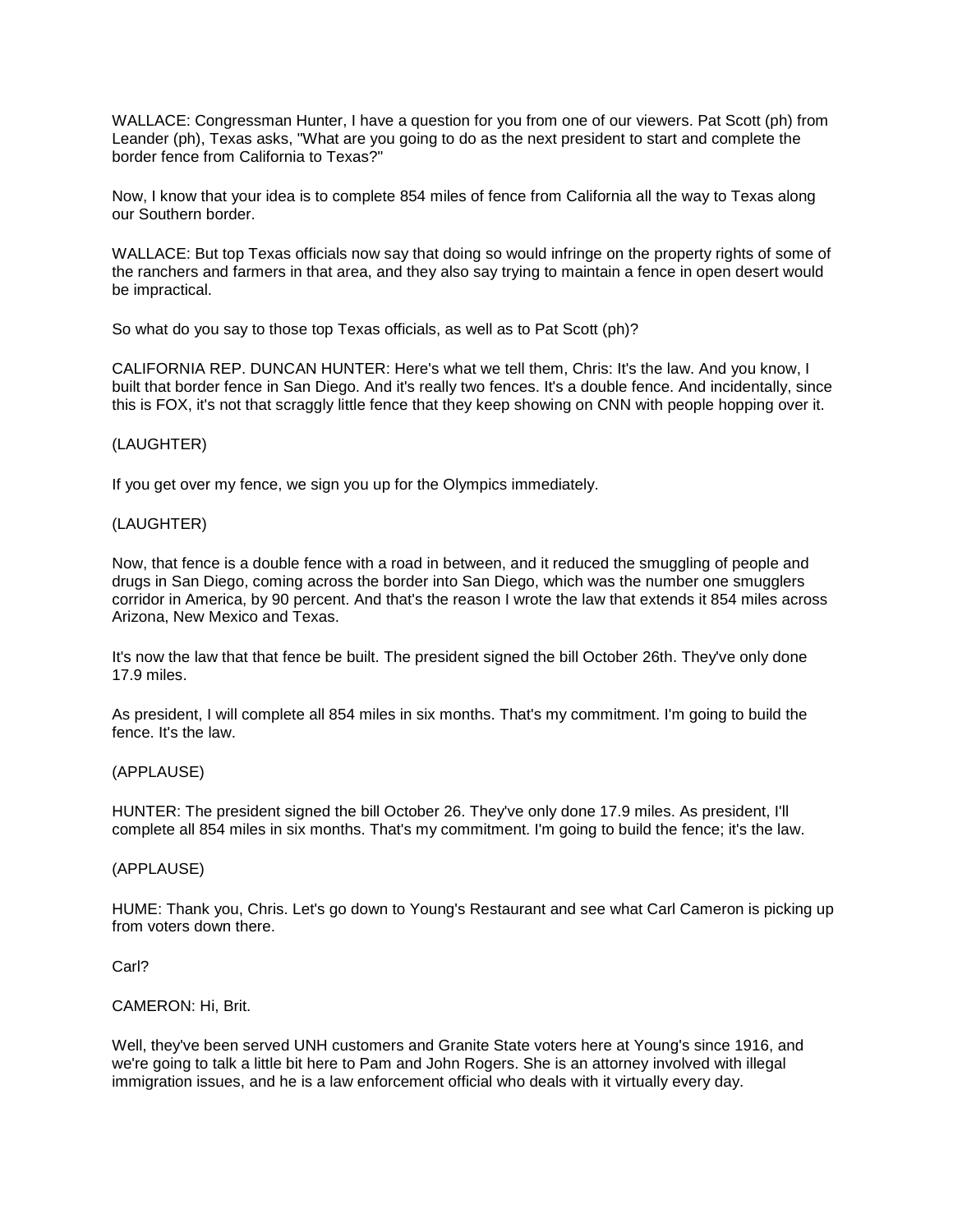Lieutenant, give us an idea of what it is you see, and then what it is you are worried about?

J. ROGERS: Well, we're overwhelmed in the street. I mean, just the crimes are getting more violent. They're out of control. We can't communicate with these immigrants. My concern is these illegal immigrants get here, you know -- what makes you think that they're going to follow any of these rules put in place?

They're not. Either you can build all the fences you want. If you don't man them, they're going to go over them, they're going to go under them. They're still going to get in here.

What are you going to do with the illegal immigrants that are already here? How are you going to handle that problem? There's millions of them.

The opportunities I've had to deal with the situation -- you call INS; they won't even come down and talk to you. They're just understaffed, undermanned. What are you going to do about that?

CAMERON: So we're going to spin this one back to both John McCain and Rudy Giuliani and ask the lieutenant's question: How can you not call it amnesty?

GIULIANI: Well, I think the officer made the point I was just making earlier. What he said was they turn over the names to ICE, ICE to turn them over to the Immigration and Naturalization Service, and nobody is deported.

As I said, I had 400,000 illegal immigrants. The best year they ever had for deportations was 2,000. I figured out I was stuck with 398,000. It's like simple arithmetic.

GIULIANI: So the reality is that we do have to stop illegal immigrants from coming in at our borders. It is a national priority. And a physical fence isn't going to do the whole thing.

We need a technological fence. We need photographic equipment, heat-seeking equipment, motion detection equipment. It all exists. It didn't exist 10 years ago, didn't exist 20 years ago. It exists today. Other countries do it.

And we need a tamper-proof single ID card for every single person who's in this country from a foreign country.

And if we can secure our borders, end illegal immigration, we will then be able to do what Governor Huckabee is talking about with legal immigrants. We want to encourage legal immigration. And we want to end illegal immigration.

HUME: Senator McCain?

GIULIANI: And it is a very, very sensible policy. Most countries accomplish it. Most countries do not allow you to walk in without identifying yourself.

HUME: Senator McCain, the same question to you. How do you not call the circumstances the officer described -- as an amnesty?

MCCAIN: Well, because amnesty, according to the dictionary, is forgiveness. The proposal that we had would require fines, would require back in the line, would require deportation for some. It would require others to go back to the country of their origin. It would require an enormous amount before anyone, as long as 13 years, could even be eligible for citizenship in this country.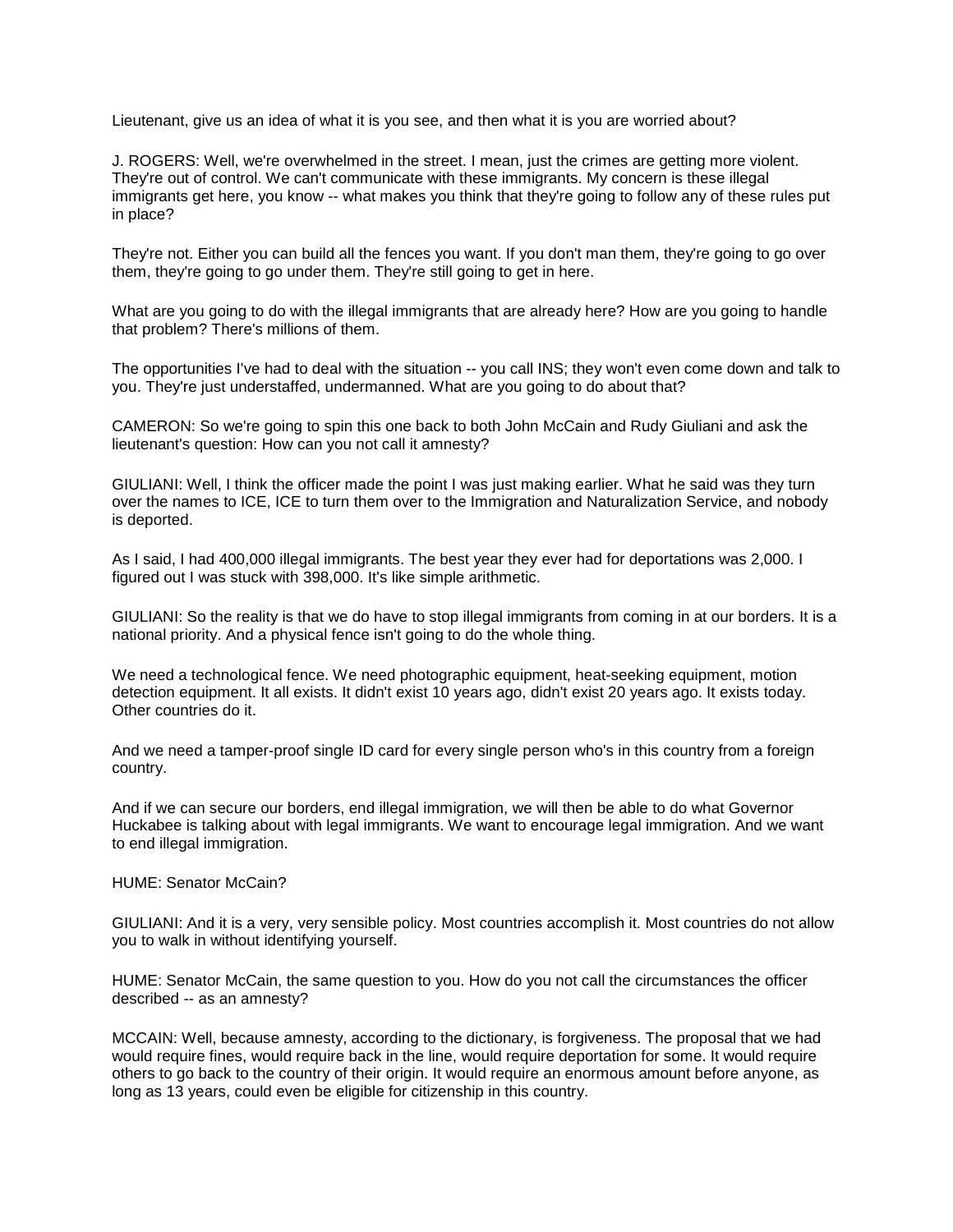There's 12 million people who are here illegally. We were trying to find a way to identify, track, deport those necessary, and those who have been here for some 40 or 50, then give them, after everybody else whose come here legally, a place in line behind everybody else. It was a comprehensive proposal.

I was in Baghdad over the 4th of July and I was present at a ceremony where 688 brave, young Americans re-enlisted. 128 brave, young Americans who were green card holders were given citizenship in this country.

MCCAIN: Two of them that were supposed to be there had sacrificed their lives prior to that.

HUME: Governor Romney...

MCCAIN: These people -- these people are brave, they're wonderful and they want to be citizens of this country. And I'm proud of them.

HUME: Governor Romney, I'm seeing you were itching to get...

### (APPLAUSE)

HUME: ... in on this. Let me just give you just a quick answer here.

ROMNEY: First of all, the Z visa that was offered in that Senate bill let everybody who's here illegally, other than criminals, stay here for the rest of their lives. And that may not be technically amnesty, but it is certainly amnesty in fact.

I was at the San Diego border and met with our border patrol agents. They told me that more than half of those that try and come across those fences are able to do so. They said there's no way to stop them at the border unless you close down the magnets.

And the magnets are sanctuary cities and having employers sign people up that have come here illegally to do work here. You have to end sanctuary cities. You have to cut back on federal funding to cities that continue to call themselves sanctuary cities and welcome people in, as New York has done.

ROMNEY: And you have to say to employers that hire people illegally, that's also going to be sanctioned.

This is the way we're going to have to finally -- and the other key point is this, which is having amnesty and saying to individuals, as the mayor has said, if you come here and you're willing to work here and pay taxes, we'll sign you up. That's not the right message. We've got to enforce the law, welcoming legal immigration, but ending illegal immigration.

HUME: Thank you, Governor.

#### (APPLAUSE)

Senator Brownback, I know you're itching to get in this. You're in the next round. We'll come to you in a moment. Please bear with us.

Wendell Goler has the next round of questions.

Wendell?

GOLER: Gentlemen, I want to talk to you about family values.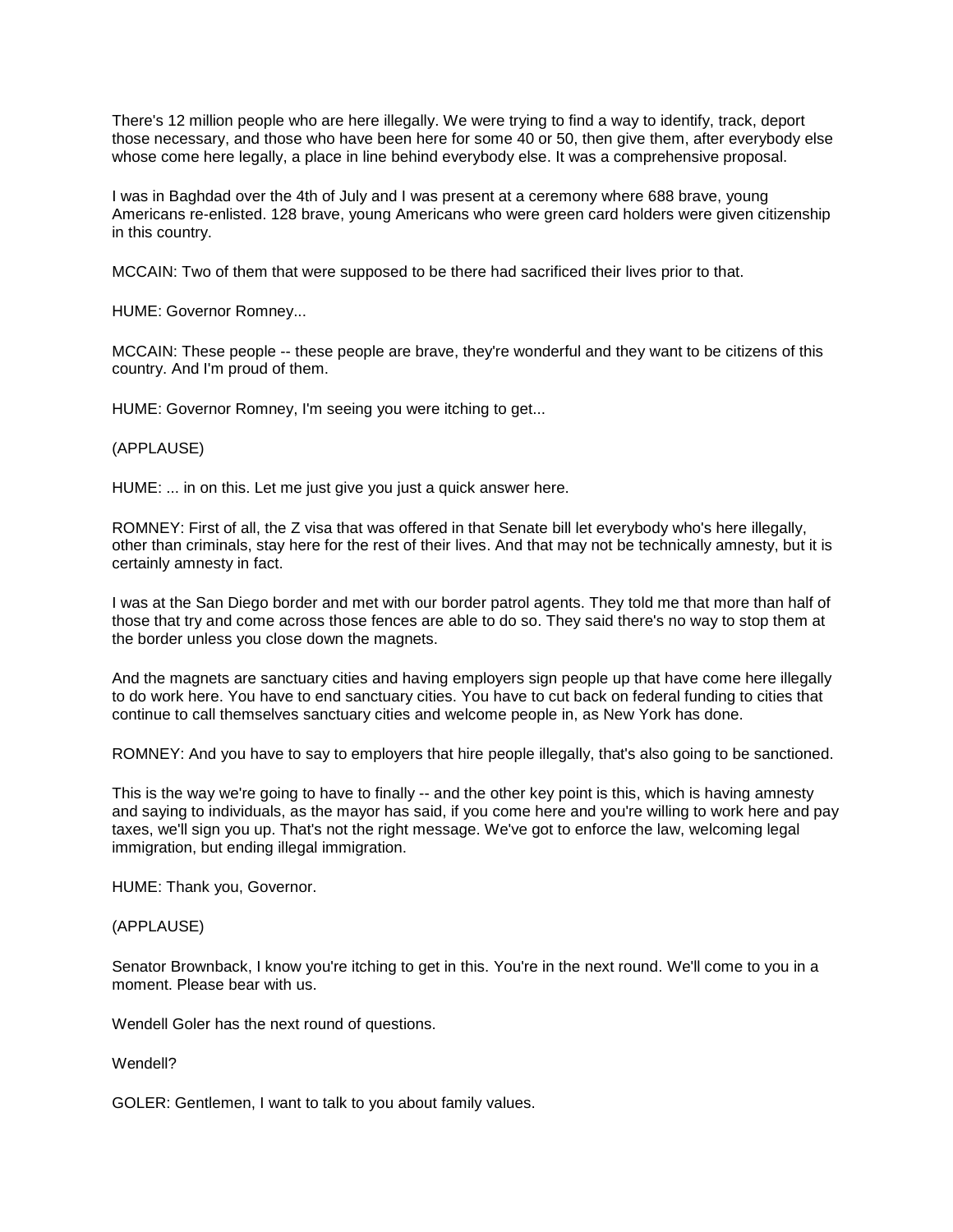Senator Brownback, you're itching for a question; I have one for you. Your colleague, Senator Larry Craig of Idaho, is making it difficult for the Republican Party to claim to be the party of family values. Now, I know that as his friend, you may forgive him.

Can you expect voters to do the same? And what do you say to Senator Craig's second thoughts about resigning?

KANSAS SEN. SAM BROWNBACK: Well, I'd say on his second thoughts, he's already pulled that trigger, and he's decided what he's going to do. And I think he needs to stick with that.

BROWNBACK: And this is a terrible situation, the factual setting on it.

What I think is good about it is that he's taking responsibility in the sense of resigning from office, and I think he ought to stick with that.

What I think was also good about it -- for as far as the Republican Party leadership saying, "We think we ought to get to the bottom of this, that we shouldn't hide people. We should put it in an ethics process," and that there's a process to do that.

But let me back up and -- to talk about the bigger picture. I think it is important that the party stand for family values. I'm running saying that the lead thing we need to do is rebuild the family in this country.

And I think we need to be clear about our efforts and willingness to do that. And if we're going to solve problems of education, crime, what's taking place in some of our areas where we're not getting the growth, we've got to rebuild the family. That's at the core of what we need to do.

And we shouldn't walk away from family values for fear that instances like this happen within our party.

BROWNBACK: We should be bolder about standing up for family. Family's important for us, and it's important for America.

#### (APPLAUSE)

GOLER: Congressman Hunter, another e-mail question for you. Scott Baker of Boise, Idaho, says: "For the sake of the GOP, should Larry Craig resign immediately?"

HUNTER: Yes, I think he should. And I think he ought to stick with the commitment that he made.

And, you know, that's one thing about our party. When our guys have problems like this, they leave. They leave the Senate or they leave the House. When the Democrats have problems like this, they often make them chairmen of their respective committees.

#### (LAUGHTER)

# (APPLAUSE)

And, Wendell, let me just give you -- you know, these presidential debates help to define our party. You know, my model is my dad, who left the Marines after World War II, came back, worked for a year as a volunteer for the Republican Party, never asked for a job, never asked for a position, but only wanted to help our country, and asked me everyday while he was alive, "What did you do for America today?" That's my model of a Republican.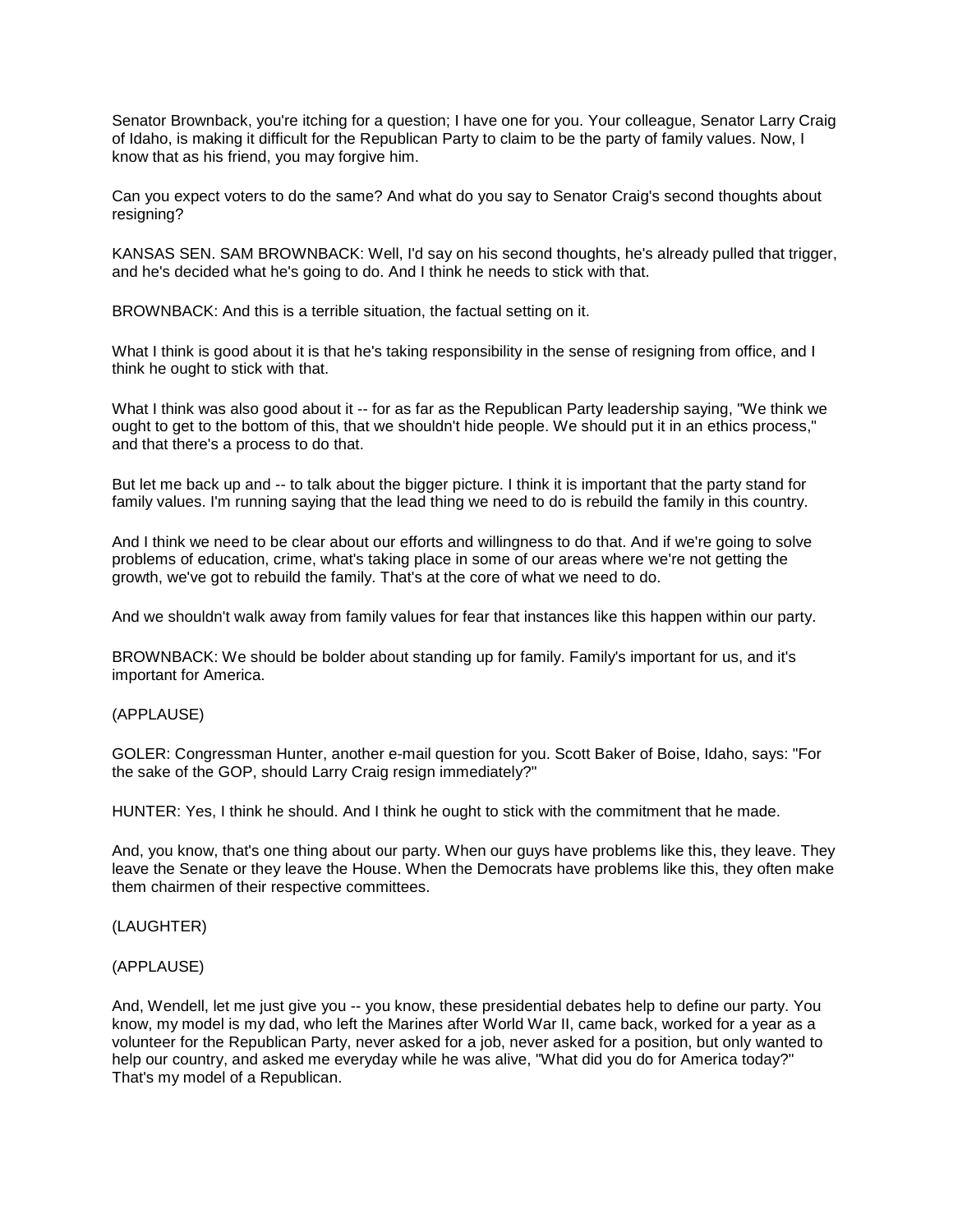# QUESTION:

GOLER: Thank you, Congressman.

Governor Romney, your aides say you see ending abortion as a two- step process: rolling back Roe v. Wade, which would leave it legal in some states; and then a constitutional amendment to ban it nationwide.

If abortion is murder, how can you live with it being legal in some parts of the country and for how long could you do so?

ROMNEY: Well, I think all of us -- I believe almost all of us in the room would say that we'd love to have an America that didn't have abortion. But the truth of the matter is...

# (APPLAUSE)

... that's not what America is right now. That's not what the American people are right now. And so I'd like to see Roe v. Wade overturned and allow the states and the elected representatives of the people, and the people themselves, have the ability to put in place pro-life legislation.

ROMNEY: And of course it's our aspiration that at some point we'll see a nation that doesn't have abortion. But until that time, I certainly believe that allowing states and citizens and their representatives to fashion their own laws to protect the sanctity of life is very, very important.

I recognize that for many people, that is considered an act of murder, to have an abortion. It is without question the taking of a human life. And I believe that a civilized society must respect the sanctity of the human life.

But we have two lives involved here -- a mom, an unborn child. We have to have concern for both lives and show the expression of our compassion and our consideration and work to change hearts and minds, and that's the way in my view we'll ultimately have a society without abortion.

# (APPLAUSE)

GOLER: Governor Huckabee, do you see any real difference between Governor Romney's willingness to allow legalized abortion in some states and Mayor Giuliani's support -- effective support -- for a woman's right to choose?

HUCKABEE: Wendell, I'm going to let them sort out whatever differences they have.

HUCKABEE: I would love to see us have in this country what I helped lead in our state in Arkansas, and that's a human life amendment to our state constitution, Amendment 65, that says that we believe life begins at conception, and that we ought to do everything in the world possible to protect it until its natural conclusion.

And that means that we truly value and respect, elevate and celebrate every life.

The reason this country has been extraordinarily interested in what's going on to those miners out in Utah is because even though we don't know them, they represent us in the sense that they are human beings, and we don't know their fate.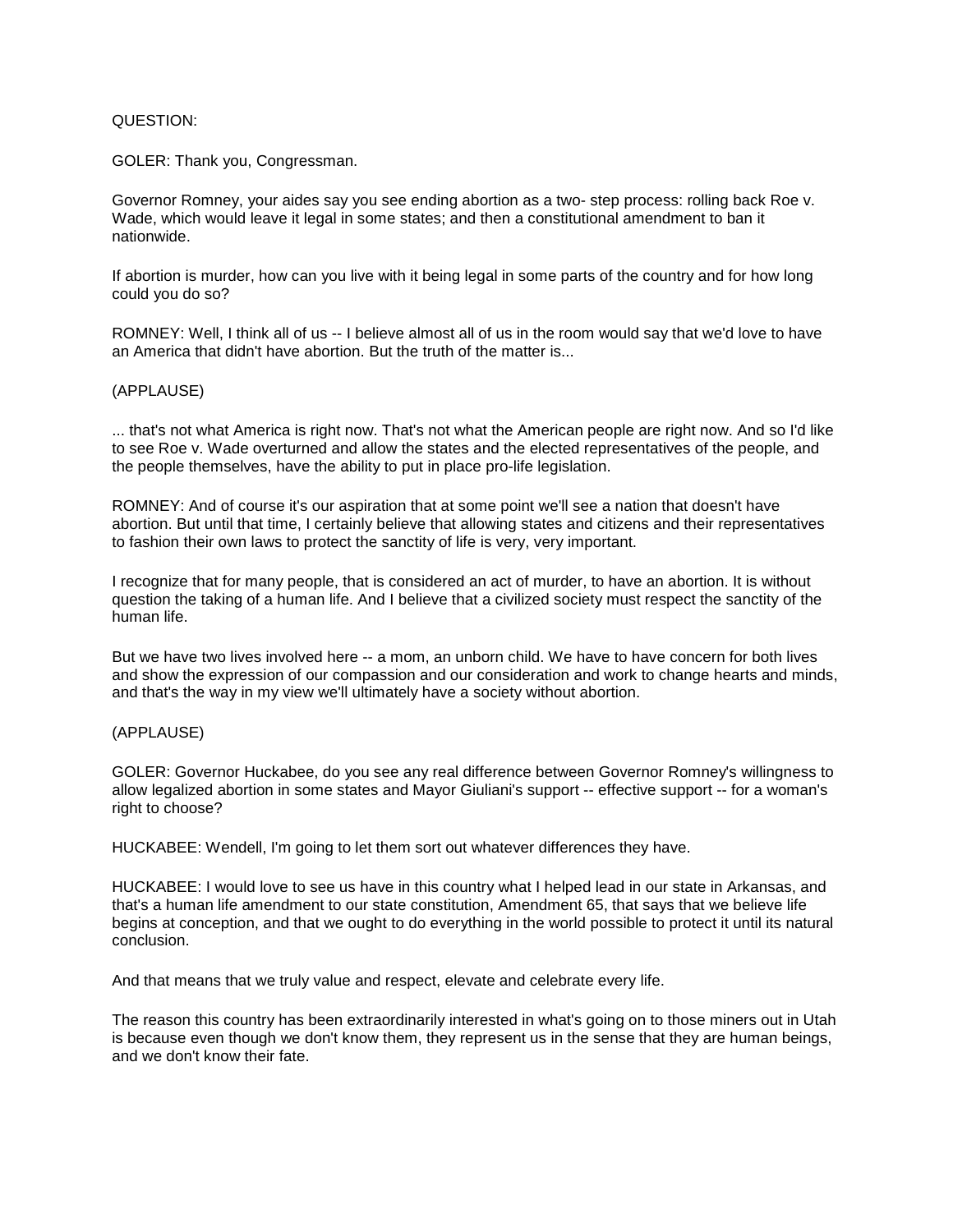We need to show the same kind of respect for life whether a child is in the womb, or whether in a coal mine, or in a long-term care facility. It's about the fact that in our culture, the greatest testament that we can give is that we have an undying respect for every human life as having intrinsic worth and value.

(APPLAUSE)

GOLER: Thank you, Governor.

GOLER: Mayor Giuliani, Senator Fred Thompson -- and we do wish he was here -- says the Virginia Tech tragedy might have been lessened if some of the students had been allowed to carry guns. He also says that...

(LAUGHTER)

(APPLAUSE)

He also says he never felt safe in your city because of its gun control laws. What do you have to say to him about either of these assertions?

GIULIANI: Well, I would say to him the FBI would disagree with that. New York City was, during the years that I was mayor, the safest large city in the United States. In fact, in 2000, which was one of the last years that I was mayor, it was 191 for crime in the country.

For example, in Boston, there was a 59 percent greater chance you'd be the victim of a crime than in New York City. In many other cities, there was 100 to 300 percent greater chance that you'd be a victim of a crime than in New York City.

One of the things I accomplished as mayor of New York City was the impossible.

GIULIANI: I took a city that was the crime capital of America, and I made it not only the safest large city in America, I made it safer than 189 small cities. So, I mean, people have their right to their own feelings. The reality is, you were safer in New York than just about any other city in the United States after I was mayor for about three or four years.

GOLER: And the idea of letting college students carry weapons?

GIULIANI: I think states have a right to decide that. I mean, states have a right to decide their gun laws. The second amendment grants you the right to bear arms.

We have a federal system. A lot of these issues work in America where we have people of different views and different conscience because we are a federal system. We allow states to make different decisions.

The focus of our laws should be on criminals. That's what I did in New York City. I reduced shootings in New York City by 75 percent. And I did it by focusing not on guns but on criminals. Putting them in jail, putting them in jail for long periods of time when they committed crimes with guns, and it worked.

# (APPLAUSE)

GOLER: Congressman Paul, another gun issue for you, if you will. You have said that the 9/11 attackers might have had second thoughts if they'd felt that some of the passengers aboard the airplanes might have been armed.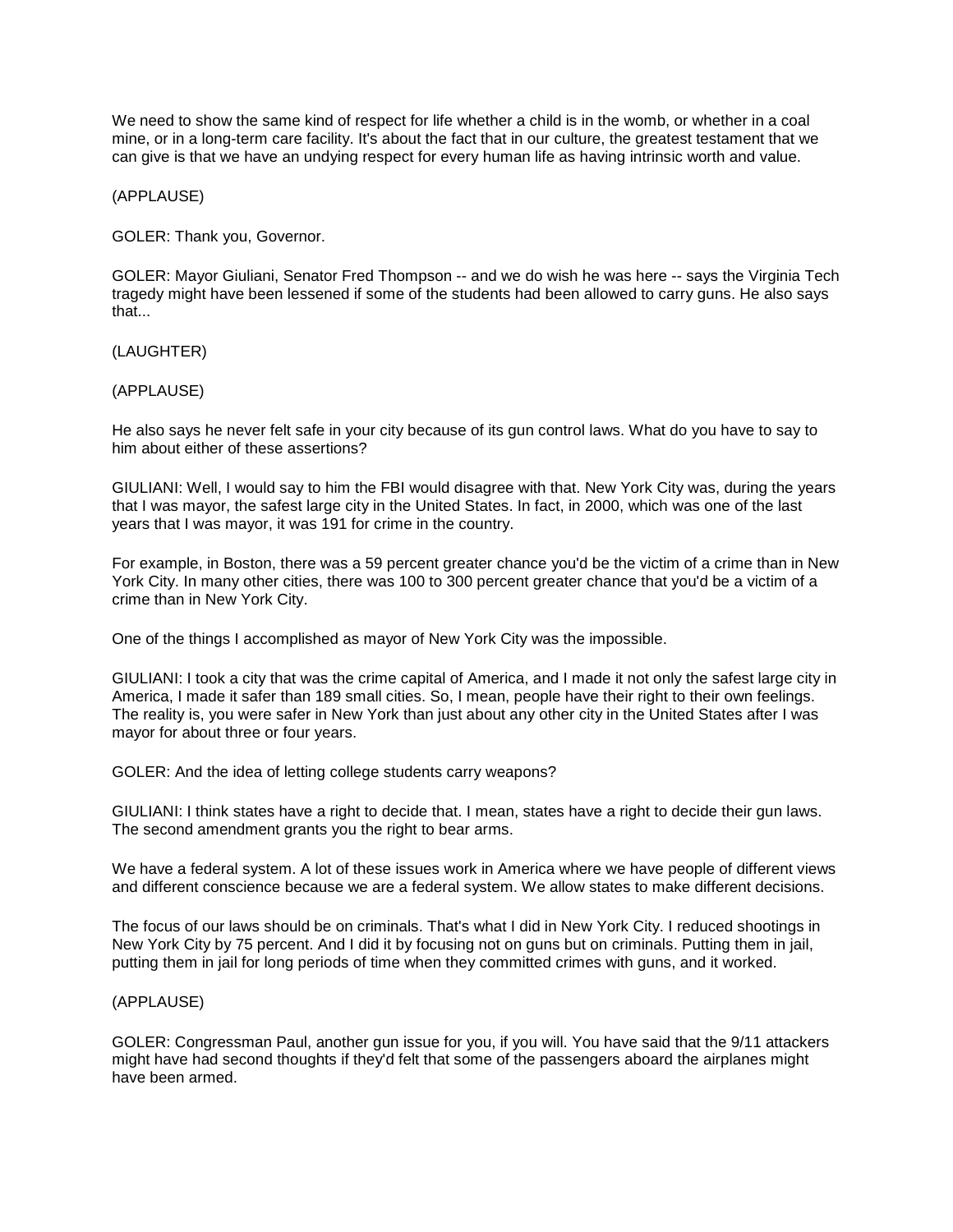We have seen airplanes -- airflights diverted because people heard Arabic on planes, because they heard Muslims praying. What do you think it would do to the travel industry of this country if passengers felt others were carrying guns aboard, sir?

PAUL: Well, first off, you're quoting me incorrectly.

GOLER: I'm sorry.

PAUL: I said the responsibility for protecting passengers falls with the airline, not the government -- not the passengers. The airline's responsible for the aircraft and the passengers.

If we wouldn't have been dependent on the federal government to set all the rules, which meant no guns and no resistance, then the terrorists may well have had second thoughts, because the airlines would have had the responsibility.

PAUL: But we assumed the government was going to take care of us. After 9/11, instead of moving toward the direction of personal responsibility and private property and second amendment, we moved in the opposite direction. We turned it over to the federal government. And look at the mess we have now at airports.

I mean, the airlines -- private industry protects their property all the time. People who haul around money in armored trucks protect their money all the time. But here is one example when the federal government was involved and they messed it up, and if we put the responsibility on the right people, respected the second amendment, I sincerely believe there would have been a lot less chance of 9/11 ever happening.

(APPLAUSE)

HUME: Thank you, Congressman.

Let's check in, once again, down at Young's Restaurant with Carl Cameron.

Carl?

CARL: Hi, Brit. Well, in this country, any discussion of family values now has sort of gone into what constitutes a marriage -- a man and a man, a man and a woman, gay marriage.

CAMERON: A lot of conservatives would like to see a constitutional amendment banning gay marriage.

And we have a chance here to talk to Heidi Turcotte of Dover, state employees -- a state employee, Health and Human Services social worker.

What do you think, should we be banning -- should there be a constitutional amendment banning gay marriage?

HEIDI TURCOTTE, N.H. STATE EMPLOYEE: Absolutely not. We're the state of live free or die, and people should be able to marry the person they love.

(APPLAUSE)

CAMERON: OK. So let's take that question from Heidi Turcotte -- and there you hear the reaction from Granite Staters, the "Live Free or Die" state -- and pose this to Sam Brownback.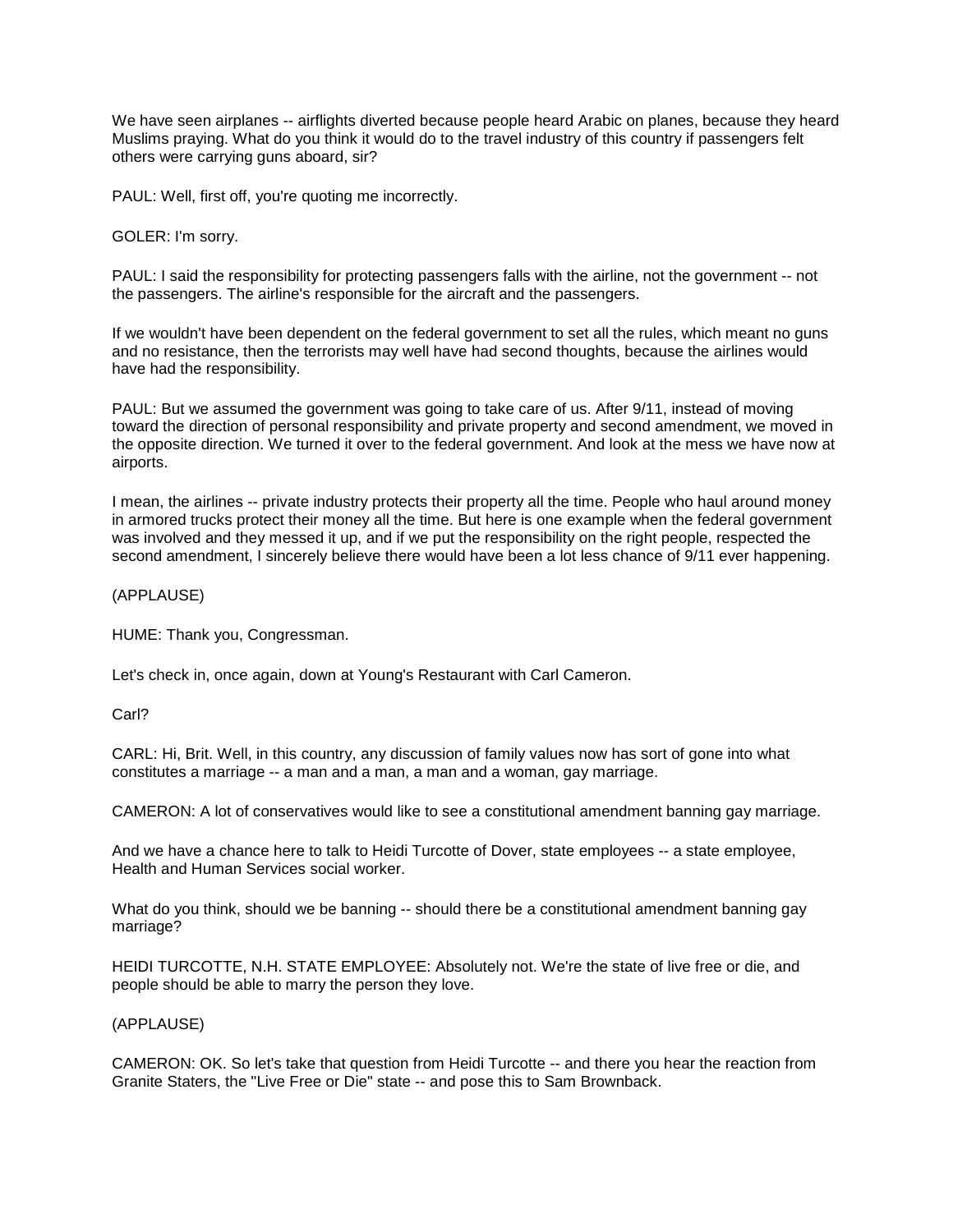Senator Brownback, should there be a constitutional amendment banning gay marriage? And if so, why?

BROWNBACK: The answer to that is yes. And the reason is is this is a foundational institution.

# (APPLAUSE)

(AUDIENCE BOOING)

BROWNBACK:It is a foundational institution.

I understand this is a divided audience on this. And I understand we as a country are struggling with this question. But these issues aren't done in a vacuum.

I had a question earlier about family values. And I think this is important for us to rebuild the family structure.

In countries that have redefined marriage, where they've said, OK, it's not just a man and a woman, it can be two men, two women, the marriage rates in those countries have plummeted to where you have counties now in northern Europe where 80 percent of the first-born children are born out of wedlock.

BROWNBACK: We don't need more children born out of wedlock; we need more children born into wedlock, between a mom and a dad bonded together for life.

When you do these vast, social experiments -- and that's what this is, when you redefine marriage -- it's a vast, social experiment. They're not done in isolation. They impact the rest of the culture around you. When you take the sacredness out of marriage, you will drive the marriage rates down.

And currently in this country -- currently -- we're at 36 percent of our children born out of wedlock. You can raise a good child in that setting, but we know the best place is between a mom and a dad, bonded together for life.

(APPLAUSE)

HUME: Senator, thank you.

It is time now for a break, and we will be back with more of our debate live from the Whittemore Center Arena on the Campus of the University of New Hampshire, right after these messages.

# (COMMERCIAL BREAK)

HUME: And we are back at the University of New Hampshire in the Whittemore Center Arena as our Republican presidential debate continues.

Wendell resumes the questioning.

# Wendell?

GOLER: Senator McCain, Mayor Giuliani says his leadership after the 9/11 attacks shows he is the best candidate for national security, and you say nothing he has done shows any real experience in foreign policy or national security affairs. Tell me why, sir.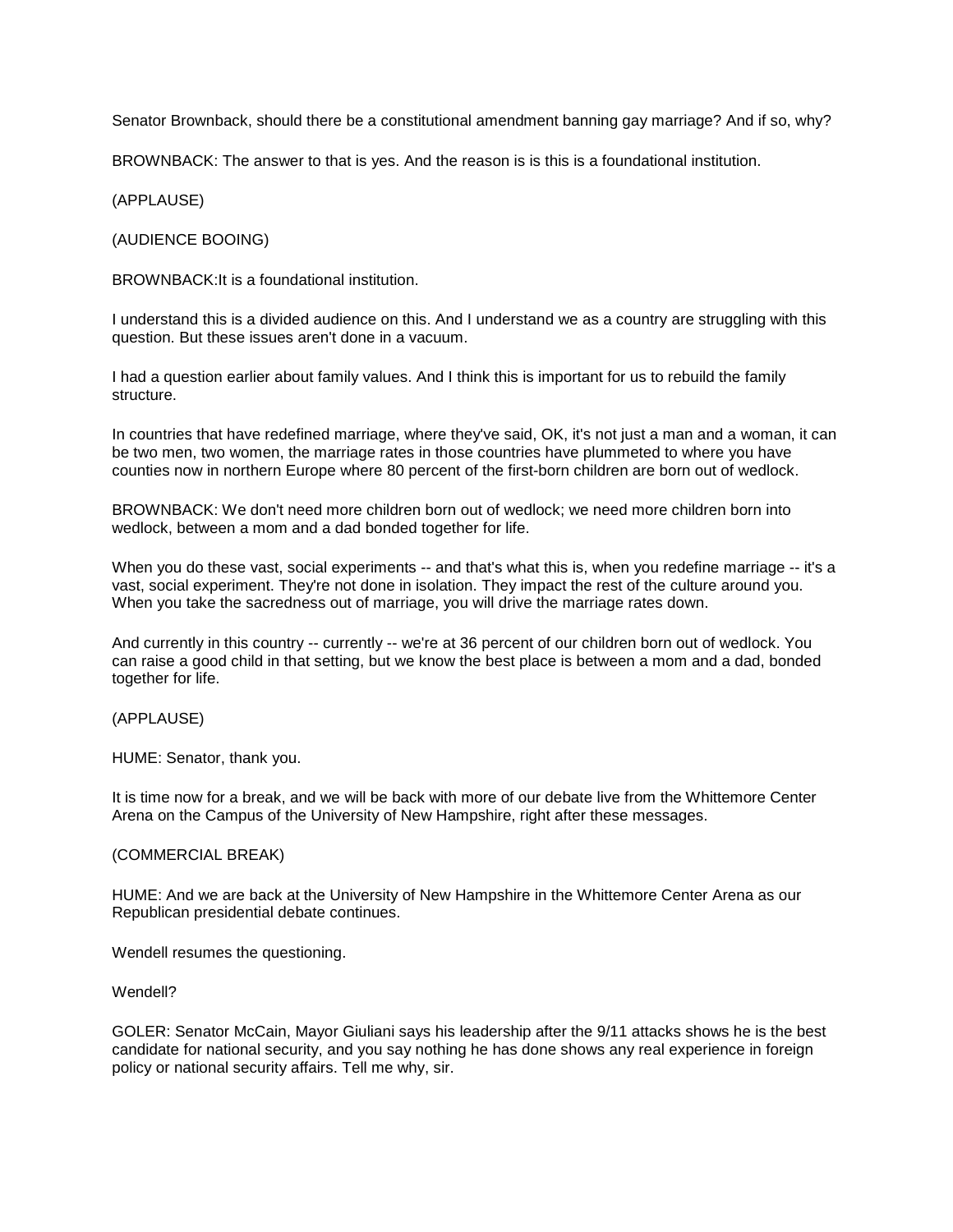MCCAIN: Well, I say that Mayor Giuliani did a great job as mayor of New York City and led the country and inspired us after the tragedy of 9/11, and I admire that and appreciate it.

I've spent my life in national security issues. I've taken unpopular stance because I knew what was right. Back in 2003, amid criticism from my fellow Republicans, I spoke strongly against the then Rumsfeld strategy, which I knew was doomed to failure and cause so much needless sacrifice.

MCCAIN: I advocated very strongly the new strategy that some Democrats have called the McCain strategy -- which it is not. And I believe that this strategy is winning.

I know the conflict. I know war. I have seen war. I know how the military works. I know how the government works. I understand national security.

I have led -- I once the commanding officer of the largest squadron in the United States Navy. I didn't manage it. I led it.

(APPLAUSE)

WALLACE: Good.

Mayor Giuliani, I'd like you, first of all, to respond to Senator McCain's comments that for all you did in New York on 9/11, it doesn't translate into national security experience.

And also, last May, when I asked you why you have never been to Iraq you said you would like to go by the end of this year. Are you in fact going to make that deadline?

GIULIANI: I hope so. I hope we're able to go. I hope we can do it without creating a great deal of publicity.

GIULIANI: I have tremendous respect for Senator McCain. I think I've said more than once, if I wasn't running, I'd probably be supporting him for president of the United States.

#### (APPLAUSE)

GIULIANI: I just happen to think that there's a better candidate: Me. But, you know...

# (LAUGHTER)

The reality is that I'm not running on what I did on Sept. 11. I'm running on the fact that I was mayor of the largest city in the country, the third largest government in the country. I was tested in that position with crisis almost every day.

And when I came into office, I took over a city with a massive fiscal crisis. I took over a city with a massive crime crisis. We were on the front page of Time magazine as the rotting of the Big Apple. And I turned over a city that was the safest city in America, just about.

GIULIANI: I turned over a city that where we had reduced taxes 23 times. I turned over a government that George Will said was the most conservative government of anyone in the last 50 years. And I turned over a city where people had hope that hadn't had hope before.

And before that, I was the third ranking official in the Justice Department. I've had a great deal of experience; I think it's the kind of experience that helps to prepare you for president, if there's any experience that does.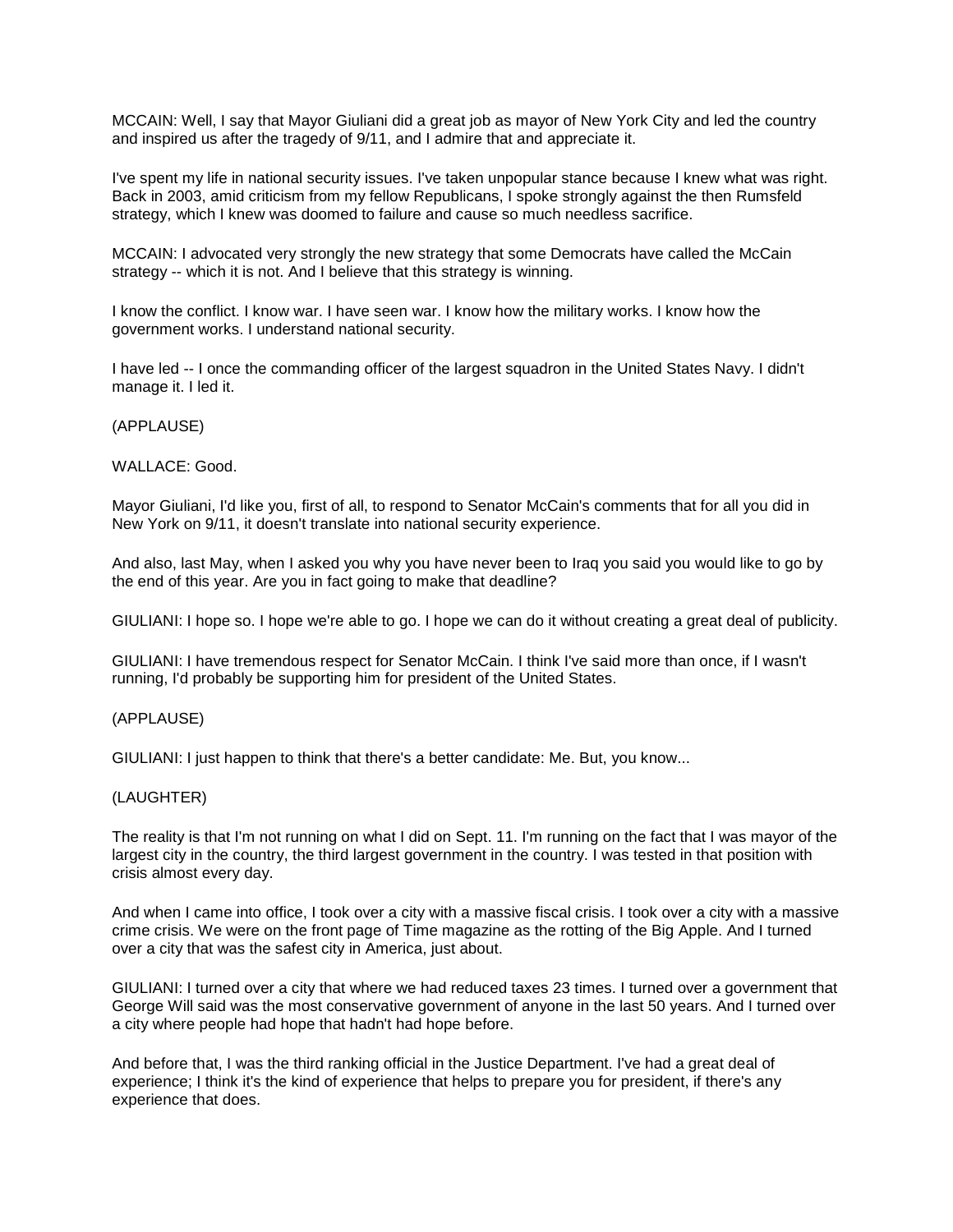### (APPLAUSE)

GOLER: Governor Romney, you have suggested that U.S. troops in Iraq move to a support phase after the surge, which pretty much has to end in the spring, and a standby phase after that in Kuwait in Qatar.

Correct me if I'm wrong, but it seems even Hillary Clinton is willing to commit troops to Iraq longer than that, sir.

ROMNEY: I don't have a time frame that I've announced. What I've indicated is very consistent with what the president is speaking about and what we're hearing from Iraq right now, and that is that the surge is apparently working.

We're going to get a full report on that from General Petraeus and Ambassador Crocker very soon. But the Center for Strategic and International Studies and Brookings have come back with positive reports.

ROMNEY: If the surge is working, then we're going to be able to start bringing back our troops levels slowly but surely, and play more of a support role over time. Ultimately, down the road, I would anticipate that we're not going to have a permanent presence in Iraq, and we'll be in a standby mode in surrounding nations.

But, of course, when we consider moving to a support role and bringing, at some stage, our troop levels back, we're going to be doing that from a position of strength because the surge has worked.

There's no question it's essential for America to show that we are committed to success in Iraq. Our men and women are the bravest and most patriotic in the world that are over there fighting. We deserve to give them the kind of support they need to make this mission successful.

(APPLAUSE)

GOLER: Do you see that support phase, sir, in 2008?

ROMNEY: I'm sorry?

GOLER: Do you see the support phase in 2008?

ROMNEY: I think you're going to begin to see if the surge is working, and I think we're going to get that report very soon, that we're going to begin to slowly but surely pull back to a support role.

ROMNEY: But the timetable for that I hope will be as soon as possible. We all hope for that. We all hope for that. But the question of timetable will depend upon how successful the surge is.

And the key is, we don't start pulling back troops; we don't go into a support mode until we are successful with this surge and we are providing the security and the stability that we anticipate for this country.

GOLER (?): Senator McCain?

MCCAIN: Governor, the surge is working. The surge is working, sir.

ROMNEY: That's just what I said.

MCCAIN: It is working. No, not "apparently"; it's working. It's working because we've got a great general. We've got a good strategy. Anbar province, things have improved.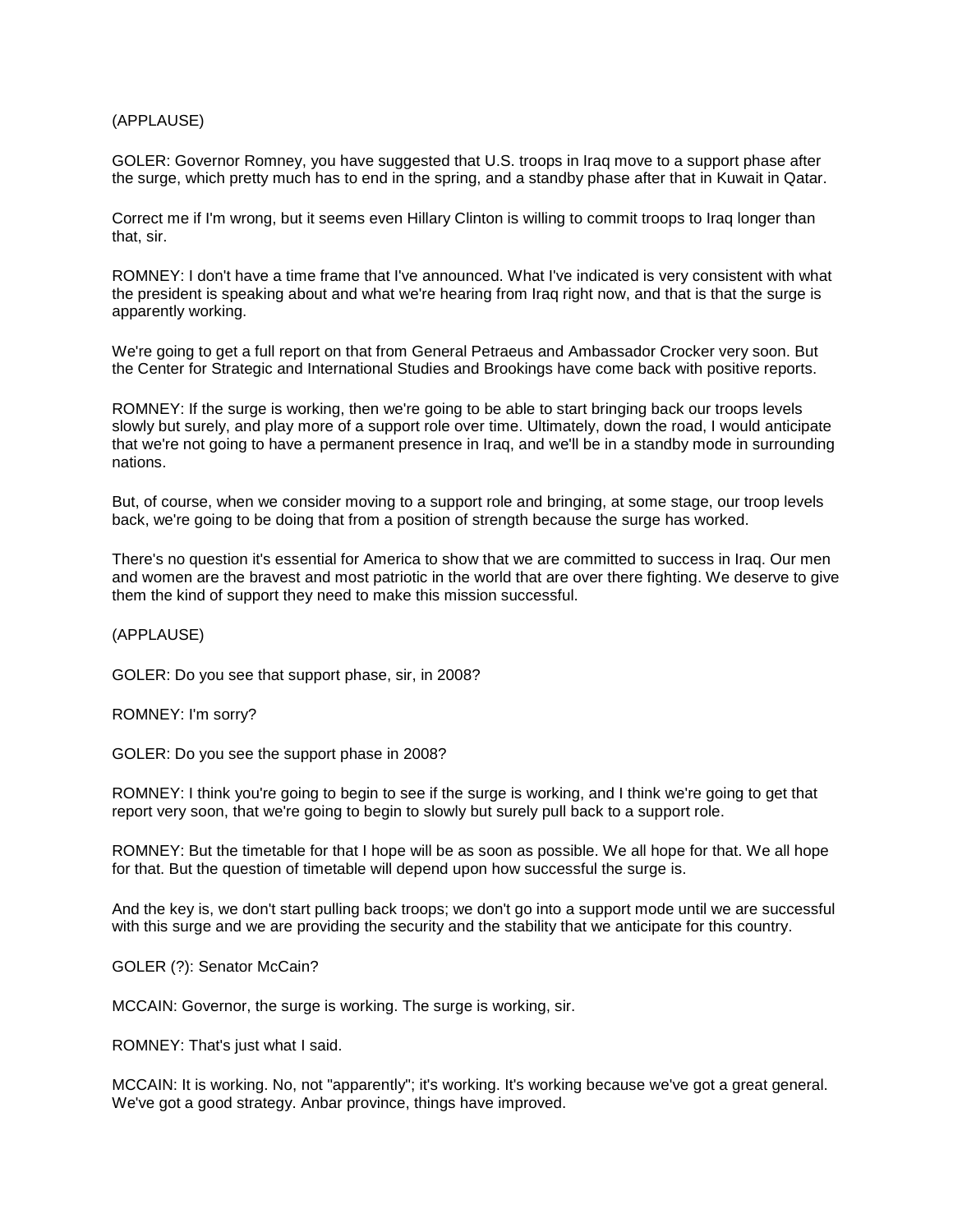The Maliki government is not doing the things we want it to do, the police are not functioning the way we want them to do, but we are succeeding.

And the great debate is not whether it's apparently working or not, the great debate is going to take place on the floor of the United States Senate the middle of this month. And it's going to be whether we set a date for withdrawal, which will be a date for surrender, or whether we will let this surge continue and succeed.

MCCAIN: And I can assure you, it's more than apparent, it is working and we have to rally the American people.

People in New Hampshire are saddened and frustrated and angry over our failures in Iraq. I share their anger, their frustration and their failure, and I want them home too. But I want them home for the right reasons. I want our troops home with honor. Otherwise, we will face catastrophe and genocide in the region.

WALLACE: Congressman Paul...

### (APPLAUSE)

Congressman Paul, your position on the war is pretty simple: Get out.

What about, though, trying to minimize the bloodbath that would certainly occur if we pull out in a hurry? What about protecting the thousands of Iraqis who have staked their lives in backing the U.S.? And would you leave troops in the region to take out any al Qaeda camps that are developed after we leave?

PAUL: The people who say there will be a bloodbath are the ones who said it will be a cakewalk or it will be a slam dunk, and that it will be paid for by oil. Why believe them? They've been wrong on everything they've said.

PAUL: So why not ask the people...

# (APPLAUSE)

... why not ask the people who advised not to go into the region and into the war? The war has not gone well one bit.

Yes, I would leave. I would leave completely. Why leave the troops in the region? It was the fact that we had troops in Saudi Arabia -- was one of the three reasons given for the attack on 9/11.

So why leave them in the region? They don't want our troops on the Arabian Peninsula. We have no need for our national security to have troops on the Arabian Peninsula.

And going into Iraq and Afghanistan and threatening Iran is the worst thing we can do for our national security. I am less safe, the American people are less safe for this.

It's the policy that is wrong. Tactical movements and shifting troops around and taking in the 30 more and reducing by five -- totally irrelevant.

We need a new foreign policy that said we ought to mind our own business, bring our troops home, defend this country, defend our borders...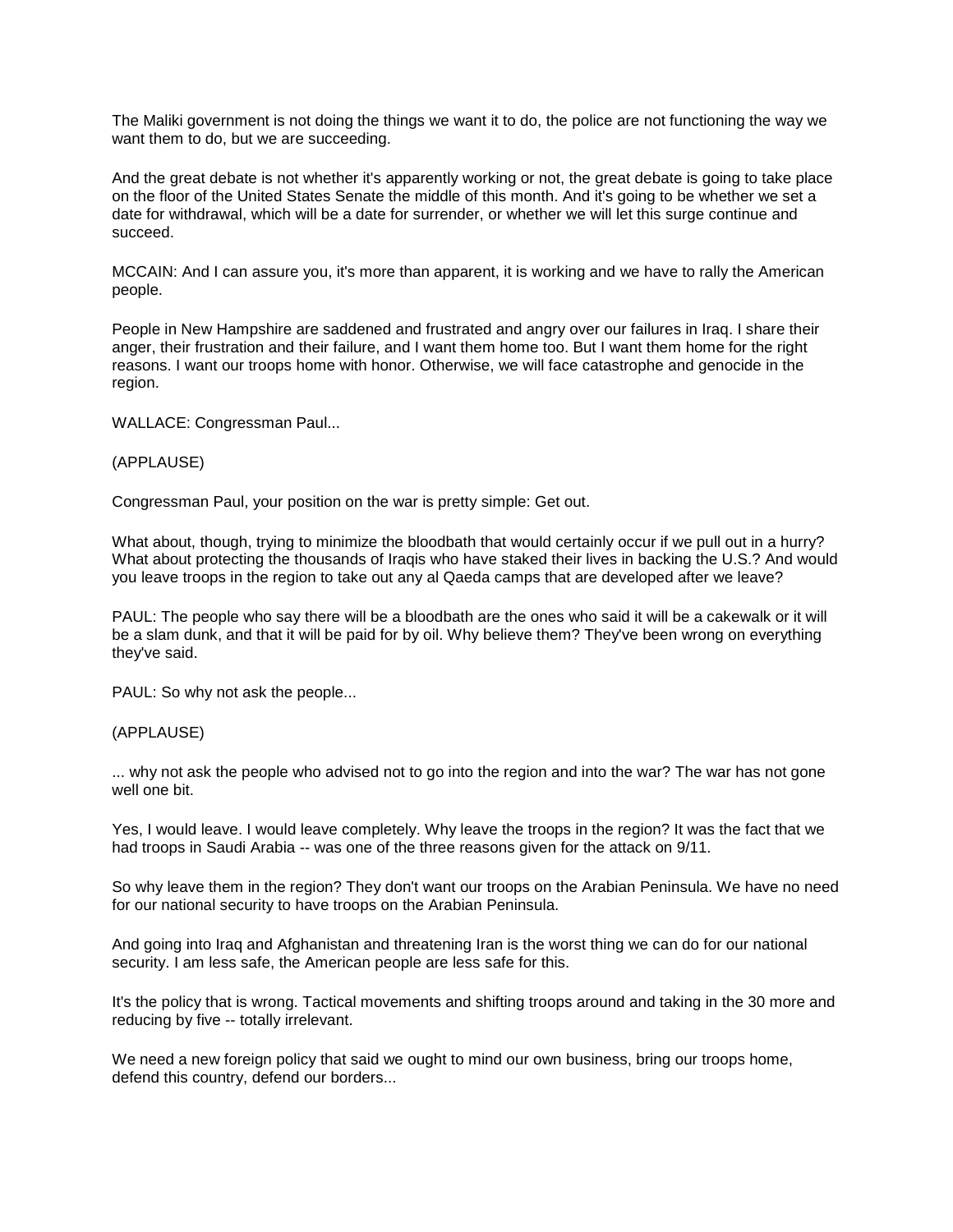(APPLAUSE)

WALLACE: Congressman Paul -- and I'd like you to take 30 seconds to answer this -- you're basically saying that we should take our marching orders from Al Qaida? If they want us off the Arabian Peninsula, we should leave?

(LAUGHTER)

PAUL: No.

(APPLAUSE)

PAUL: I'm saying we should take our marching orders from our Constitution. We should not go to war...

(APPLAUSE)

PAUL: We should not go to war without a declaration. We should not go to war when it's an aggressive war. This is an aggressive invasion. We've committed the invasion of this war. And it's illegal under international law.

That's where I take my marching orders, not from any enemy.

(APPLAUSE)

(AUDIENCE BOOING)

(CROSSTALK)

WALLACE: Senator Brownback, you want in on this. What do you have to say, sir?

BROWNBACK: I didn't hear your question, so I'm going to...

WALLACE: What do you have to say to what you heard?

BROWNBACK: Thank you. I think what we need to do now is look at the situation we have and now have a political surge taking place. This is Thomas Friedman's statement, but it is true.

BROWNBACK: You've got the military that has made a number of progressive steps, particularly in the west -- Al Anbar Province -- they've made progress.

But we don't have a political solution on the ground that works in Iraq. Iraq is less a country than it is three groups held together by exterior forces. It's the Kurds in the north, the Sunni in the west, the Shia in the south, and a mixed city in Baghdad. And, yes, there are groups that are mixed around in that.

I think we need to recognize that reality. We ought to now push for establishment of a Sunni state in the West. Still one country -- still one country, but separate states. That's a political solution that you can take advantage of what the military has done on the ground. That's what we need to do to move forward now.

GOLER: Senator, let me ask you, quickly, if you do that kind of less federation, how do you keep the Kurds in the north from fighting with Turkey, how do you keep the Shia from allying with Iran, and how do you keep the Sunnis from rebelling over having no oil resources?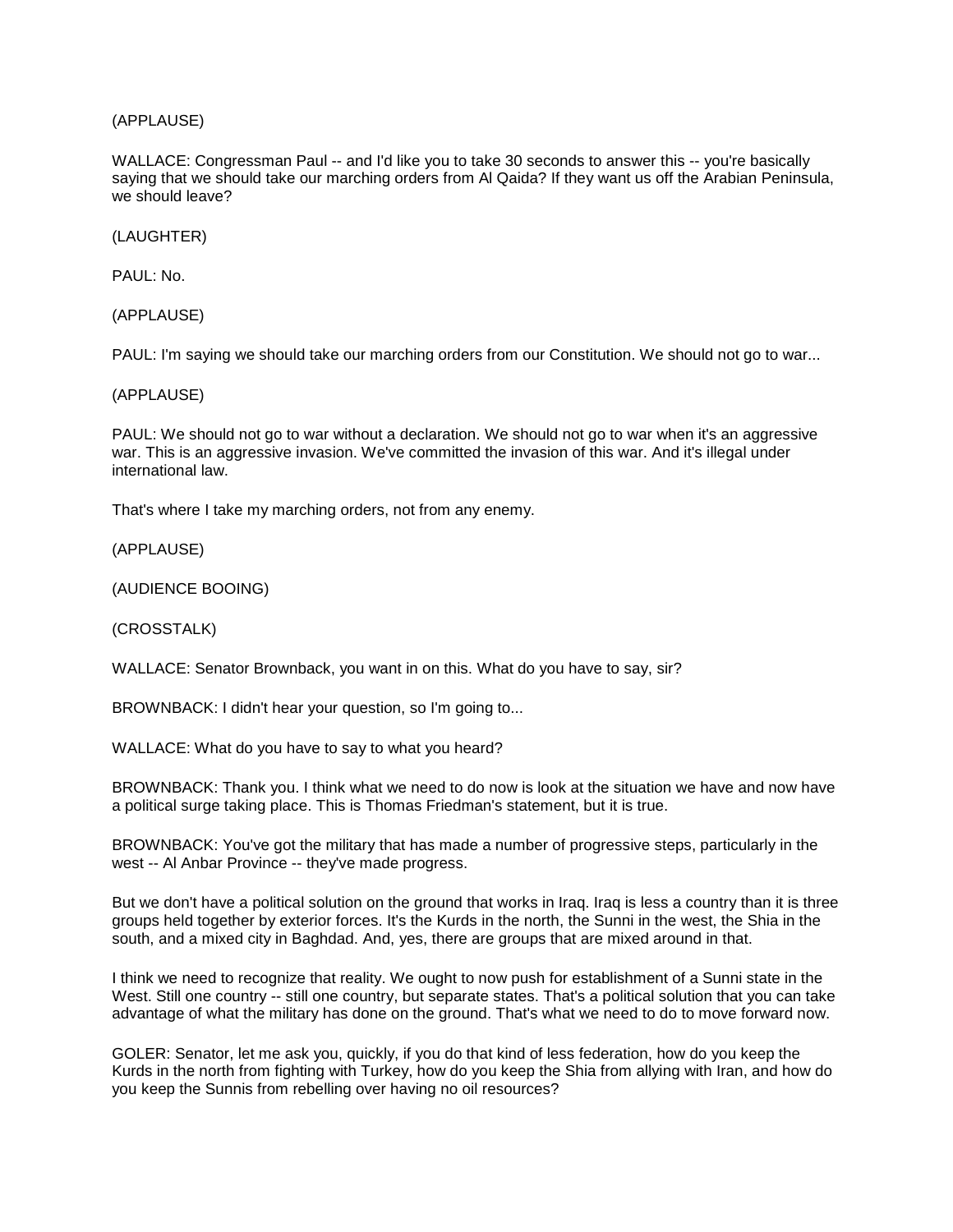BROWNBACK: How do you do it now? I mean, I think you're going to need a long-term U.S. presence in - - particularly in the Kurdish region in the north and the Sunni region in the west that you're going to have a long-term -- invited by those governments.

BROWNBACK: And you're going to need it to assure the Turks that the Kurds aren't going to pull out and to assure the Kurds that the Turks aren't going to come in. I think that's what you have to do in looking at the reality.

And the next president needs to come in and know foreign policy and not learn it on the job. This is something we need to know going in. The world is flat. I ought to know that. Being from Kansas, I understand flat.

# (LAUGHTER)

WALLACE: Governor Huckabee, the latest national intelligence estimate, which was out recently, says that even if we continue the troop surge -- and we're going to put it up on the screen -- "Iraq's security will continue to improve modestly during the next six to 12 months, but levels of insurgent and sectarian violence will remain high and the Iraqi government will continue to struggle to achieve national-level political reconciliation and improved governance."

WALLACE: Governor, if that's the best we can hope, should we continue the surge?

HUCKABEE: We have to continue the surge, and let me explain why, Chris. When I was a little kid, if I went into a store with my mother, she had a simple rule for me: If I picked something off the shelf at the store and I broke it, I bought it. I learned I don't pick something off the shelf I can't afford to buy.

Well, what we did in Iraq, we essentially broke it. It's our responsibility to do the best we can to try to fix it before we just turn away. Because something is a stake.

HUCKABEE: Senator McCain made a great point -- and let me make this clear: If there's anybody on this stage that understands the word honor, I've got to say Senator McCain understands that word...

# (APPLAUSE)

... because he has given his country a sacrifice the rest of us don't even comprehend.

And on this issue, when he says we can't leave until we've left with honor, I 100 percent agree with him because, Congressman, whether or not we should have gone to Iraq is a discussion the historians can have, but we're there.

We bought it because we broke it. We've got a responsibility to the honor of this country and to the honor of every man and woman who has served in Iraq and ever served in our military to not leave them with anything less than the honor that they deserve.

PAUL: Can I respond...

# (APPLAUSE)

HUME (?): Go ahead. You wanted to respond. He just addressed you. You go ahead and respond.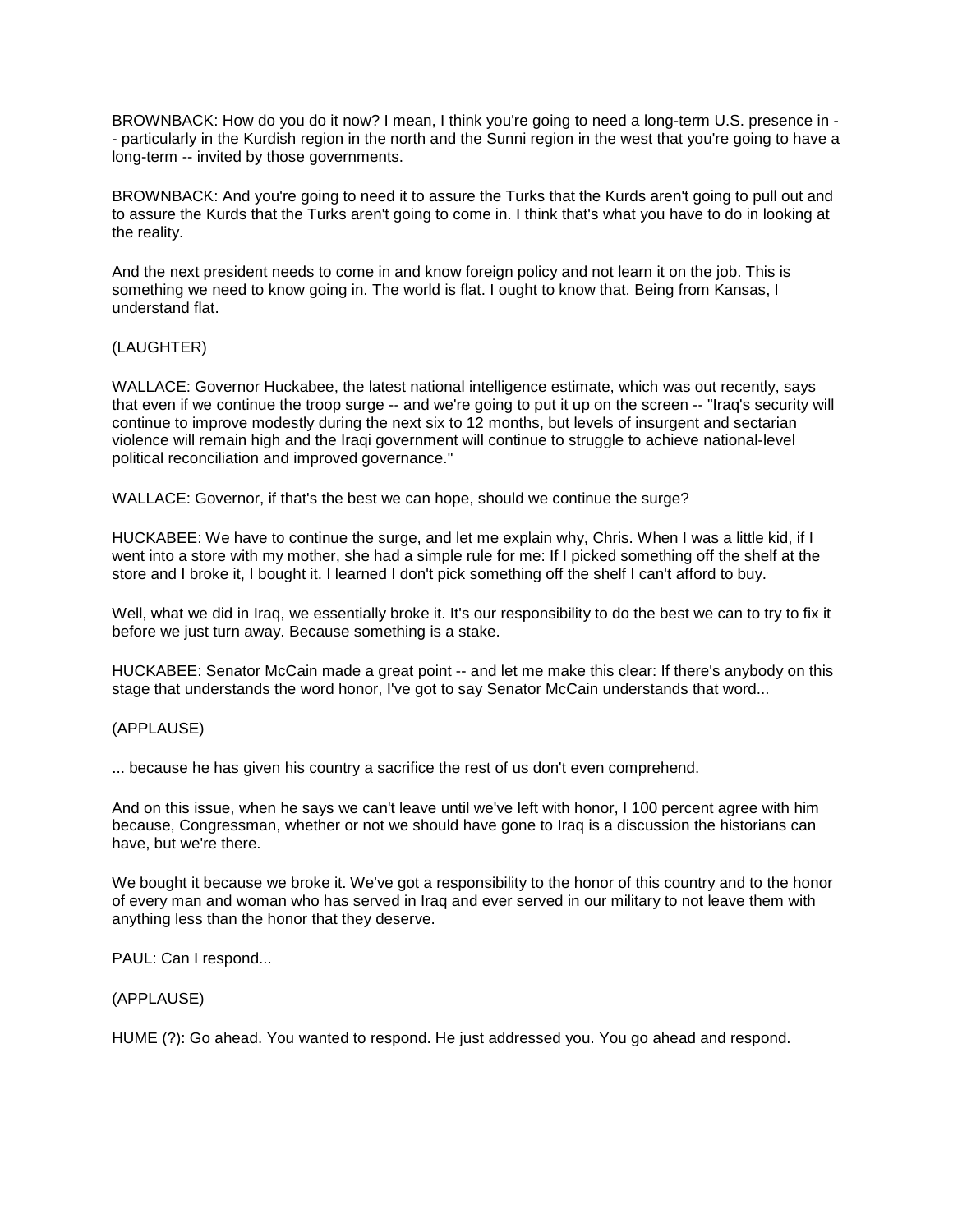PAUL: The American people didn't go in. A few people advising this administration, a small number of people called the neoconservatives hijacked our foreign policy. They're responsible, not the American people. They're not responsible. We shouldn't punish them.

# (APPLAUSE)

HUCKABEE: Congressman, we are one nation. We can't be divided. We have to be one nation, under god. That means if we make a mistake, we make it as a single country: the United States of America, not the divided states of America.

# (APPLAUSE)

PAUL: No, when we make a mistake -- when we make a mistake, it is the obligation of the people, through their representatives, to correct the mistake, not to continue the mistake.

### (APPLAUSE)

HUCKABEE: And that's what we do on the floor of the Senate.

PAUL: No, we've dug a hole for ourselves and we've dug a hole for our party. We're losing elections and we're going down next year if we don't change it, and it has all to do with foreign policy and we have to wake up to this fact.

HUCKABEE: Even if we lose elections, we should not lose our honor, and that is more important (inaudible) the Republican Party.

### (APPLAUSE)

PAUL: We have lost over 5,000 Americans killed in -- we've lost over 5,000 Americans over there in Afghanistan, in Iraq and plus the civilians killed. How many more you want to lose? How long are you going to be there?

How long -- what do we have to pay to save face? That's all we're doing, is saving face. It's time we came home.

# (APPLAUSE)

HUME: Gentleman, thank you.

Wendell?

(APPLAUSE)

GOLER: Congressman Hunter, you've been wanting to weigh in on this.

HUNTER: Hallelujah.

# (LAUGHTER)

GOLER: Senator Brownback says we need a long-term U.S. presence in Iraq. Congressman Paul says we need to bring the troops home now. Which is it?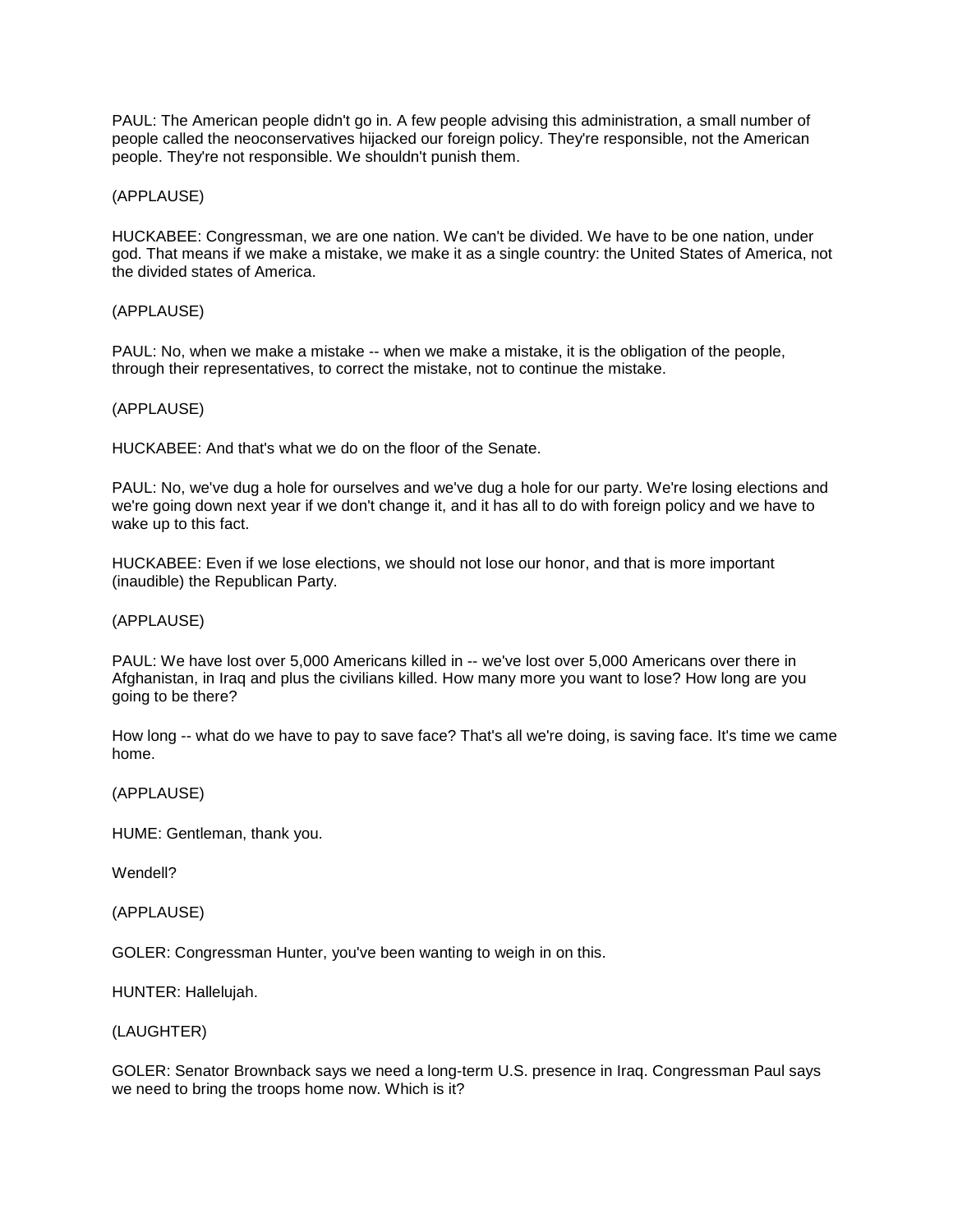HUNTER: Wendell, first, let's remember that we've got troops, those 157,000 folks in Iraq -- lots of them in Afghanistan are watching us tonight.

HUNTER: And let me just tell you what they've done. In Anbar Province, we were having 1,350 attacks a month last October. By the blood, sweat and tears of the U.S. Marines out there, we pulled it down 80 percent. They've pulled down civilian casualties 74 percent.

(APPLAUSE)

And I couldn't let this one go, because the Democrats made an entire debate never complimenting what the troops have done.

This is how we do it.

We've got 129 battalions in the Iraqi army that we're training up. We're training them up, we are getting them into the fight. When those Iraqi battalions are battled-hardened and they start to rotate into the positions on the battlefield displacing American forces, the American forces can then rotate out, come back to the U.S., or go to other places in Central Command.

That's the right way to win. It's called victory. That's how we leave Iraq.

(APPLAUSE)

GOLER: No matter how long it takes, sir? No matter how long it takes?

HUNTER: What's that?

GOLER: No matter how long it takes?

HUNTER: Well, let me tell you.

HUNTER: Right now, we've seen an 80 percent depression in the attacks in Anbar Province, those tough towns of Fallujah and Ramadi, which were incidentally the toughest, most difficult towns, where gun battles were being waged daily. We've now knocked that down 80 percent.

And my answer is, if you think we're going to be there for a long time, you don't understand the determination of the U.S. Marines and the U.S. Army. We're going to turn it over.

(APPLAUSE)

WALLACE: Congressman Tancredo, you opposed the troop surge from the start. You advocate pulling forces back from the front lines to strategic positions across the Middle East. Is there anything that General Petraeus could say when he reports to Congress next week that would change your mind?

TANCREDO: Well, I hope and pray that of course the surge works. I hope and in fact I believe there are indications that certain aspects of it are. I don't doubt that for a moment.

TANCREDO: And I want to commend General Petraeus. I want to commend every single person serving in the theater.

But let me get back to a central point here, and that is why we're there and in fact, with whom we are at war.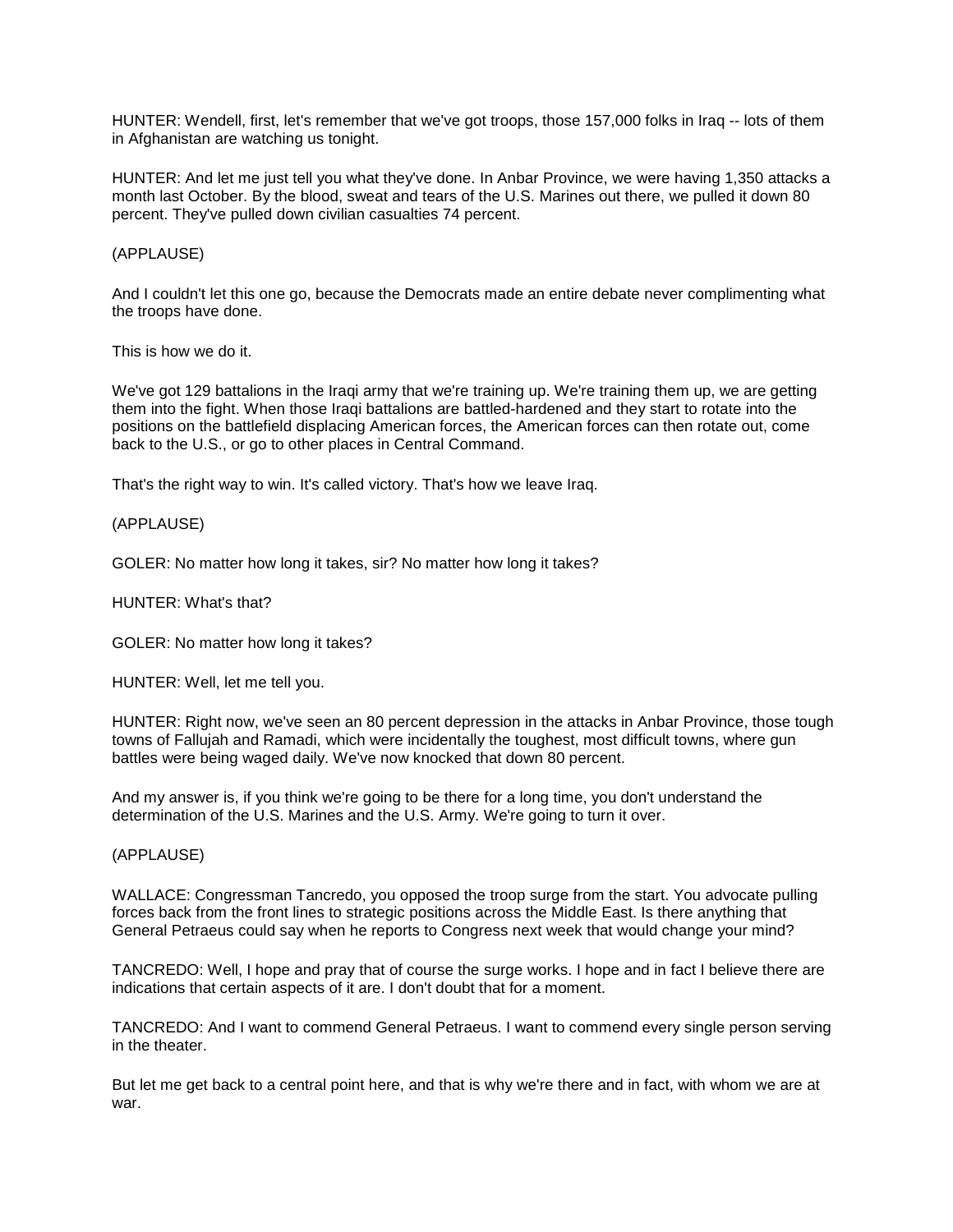The war is not actually in Iraq. The war is with radical Islam. That's who we are at war with.

(APPLAUSE)

And we have to understand it, Iraq is a battlefield in that war. And we -- in order for us to be successful there, a number of things are going to have to happen, and I think part -- when we talk about the disengagement, that is exactly what I believe has to happen.

We have to disengage as the police force in Iraq. But we cannot leave the country. We cannot leave because this is not a war that will end with our departure.

I wish that were the case. Wouldn't that be wonderful if that's all it would take, for us to say we'll withdraw all of our troops and we'll never have another thing to worry about?

But we were not attacked because we had troops in Saudi Arabia; I don't believe it. We were attacked because radical Islam wants to destroy the United States of America and any part of this world that they do not agree with.

#### (APPLAUSE)

HUME: Well, it's been a lively round here in the hall. Let's see if that's reflected down in at Young's Restaurant where Carl Cameron is standing by.

Carl?

#### CAMERON: Hiya, Brit.

During part of this exchange, I sort of asked our group gathered here what they thought of what was going on. And the consensus was that there was a lot of skirting of the issues and not a great degree of clarity.

New Hampshire, in fact our hosts here at UNH, have all had sacrifices. There was a UNH grad, Ben Keating, who was the head of the College Republicans who gave up his life in Iraq for this mission.

And we want to talk now with Mark and Deb Riss. Mr. Riss is a deputy sheriff here in Strafford County. And their son Dan comes back after his second tour in just two weeks.

You've heard a great deal about this. Tell us what it is that you are most interested in -- and there's a question, I guess for Mr. Romney, about the timing of all this.

MARK RISS: Yes, what I'm obviously most interested in is how we can bring in an end game to the war in Iraq, and yet, still do it so that it's a victory for us and a victory for a people of Iraq.

And my question is to Governor Romney, and that is I've heard the other people up there articulate themselves a little bit better. But, in your answer, I didn't hear how you would end it. I didn't hear an end game plan from you, and I would like a response on that.

And also, along those same lines, sir, a comment. I don't think you fully understand how offended my wife and I were, and probably the rest of the people who have sons, daughters, husbands and wives serving in the war on terror to compare your son's attempts to get you elected to my son's service in Iraq.

(APPLAUSE)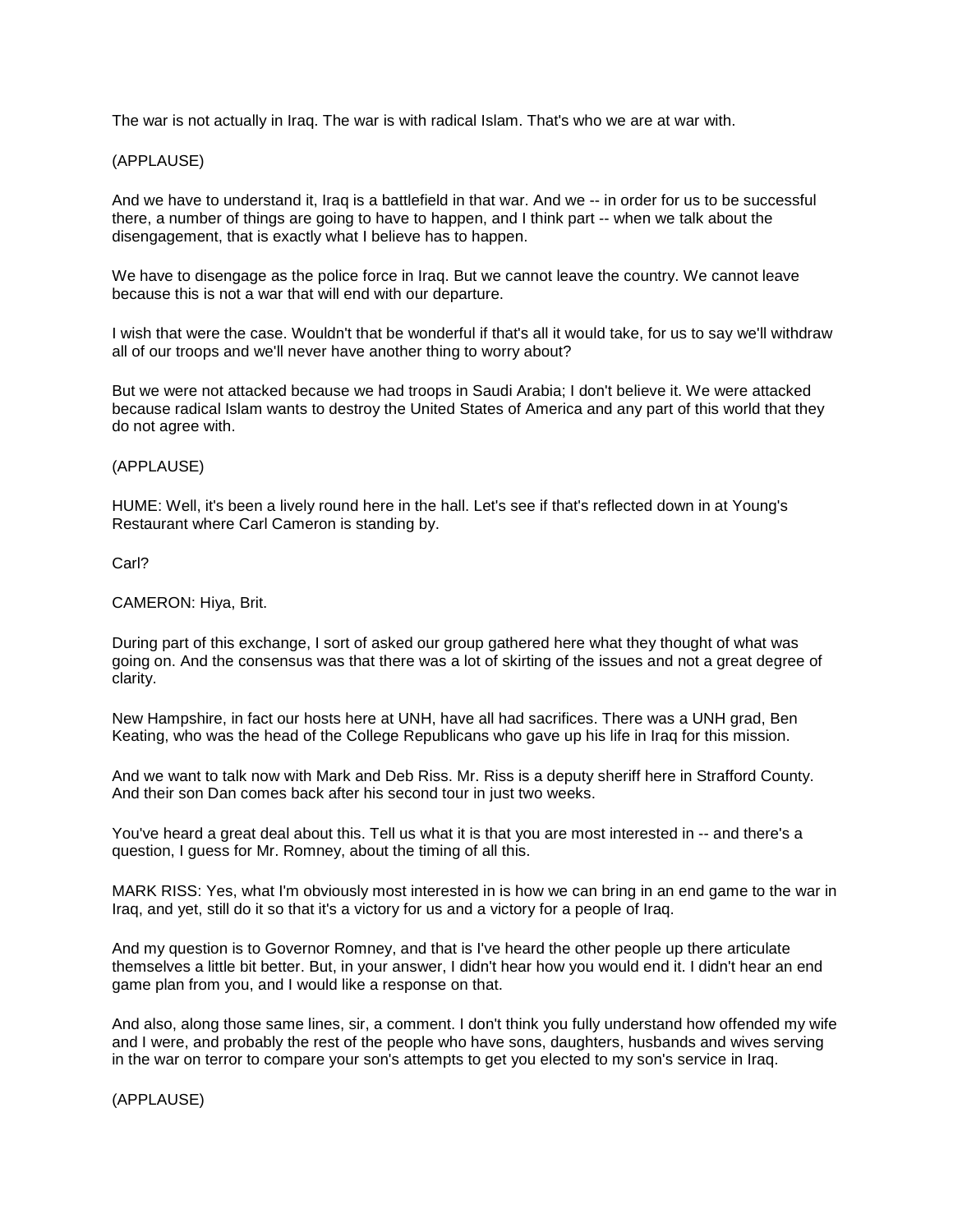I know you apologized a couple of days later after a firestorm started, but it was wrong, sir, and you never should have said it.

ROMNEY: Well, there is no comparison, of course. There's no question but that the honor that we have for men and women who serve in our armed forces is a place of honor we will never forget and nothing compares to it.

ROMNEY: People who are wiling to put their life on the line for American freedom are in a league of their own, and we owe them our respect. And the sacrifice they make is something we'll never forget.

The issue that I think -- Congressman Tancredo hit the nail on the head. This is not about broken pottery and it's also not about just getting out because we made a mistake. This is a global conflict going on, radical violent jihad. This effort ranges from Indonesia to Nigeria, and through Europe into America.

And this battlefield of Iraq is a place where we have to be successful because the consequences of what will happen on this global battlefield are enormous.

And that's why it's so important for us to be successful with the surge. And I agree, it looks successful. I certainly hope it's going to be fully successful. And as we are able to do that, we're going to see ourselves able to continue in our efforts to overwhelm jihad.

The key is this: We need a global strategy -- and on my Web site you'll see it -- a global strategy to help us overcome jihad globally because this is the threat which faces the entire civilized world.

HUME: Governor, let me follow up on one point. You again said it looked successful. Senator McCain disagreed with you on that point.

ROMNEY: I'm going to wait...

HUME: Is it or isn't it?

ROMNEY: Well, you know, we haven't heard from General Petraeus and Ambassador Crocker. I believe it's successful.

HUME: OK.

ROMNEY: But I'm going to hold out until we hear the report. I'm going to give them the benefit of hearing that. I know there's some early reports that they're going to say it's successful. And I certainly hope that's the case, but let's listen to their report.

And assuming success, let's start bringing our troops back when they feel it's the right time to do so to make sure that we move to the support stage out of a posture of strength, and not of a posture of bowing to the Democrats.

The Democrats want to remove Al-Maliki. They want to remove the head of the government and withdraw; that's a policy for chaos.

HUME: Thank you. Thank you, Governor.

New subject, new round.

Wendell?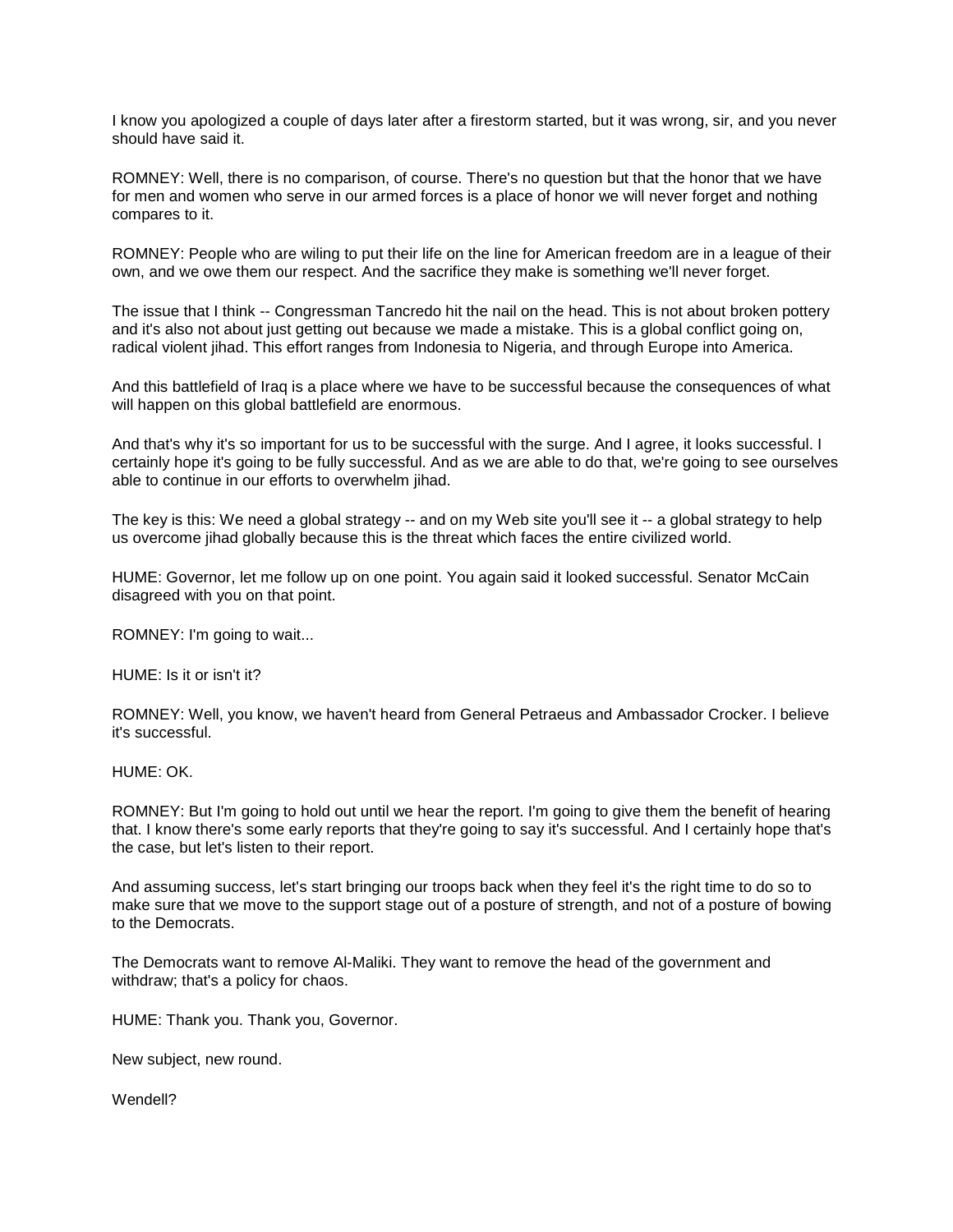GOLER: I want to talk, gentlemen, about presidential power and the war on terror here at home.

GOLER: Governor Romney, I'll start with you. You had said that the government should wiretap some mosques to keep tabs on Islamic extremists. Would you do this even without a judge's approval, sir?

ROMNEY: No, of course not. But use the law to follow people who are teaching doctrines of terror and hate, and make sure that if they're doing that in a mosque, in a school, in a playground, wherever it's being done, we know what's going on.

There's no question but that we're under threat from people who want to attack our country in this global effort. And I know there's a lot of attention paid to, if you will, trying to respond to what would happen if we were attacked. And that's appropriate.

We need to have first response up to the best standards. But our focus has to be on preventing an attack. And preventing attack means good intelligence work.

It means that people who are coming to this country terrorizing or talking about terror in such a way that it could lead to the violent death of Americans, we need to know about that, track them, follow them, and make sure that in every way we can, we know what they're doing and where they're doing it.

ROMNEY: And if it means we have to go into a mosque to wiretap or a church, then that's exactly where we're going to go. Because we're going to do whatever it takes to protect the American people.

And I hear from time to time people say, hey, wait a second. We have civil liberties we have to worry about. But don't forget, the most important civil liberty I expect from my government is my right to be kept alive, and that's what we're going to have to do.

#### (APPLAUSE)

WALLACE: Congressman Tancredo, along those lines, you have said the president should have the power to approve enhanced interrogation techniques, like waterboarding in cases where conventional interrogation is not getting the job done.

Sir, I want to ask you, is there a line you won't cross in this regard to keep Americans safe? Would you approve the use of torture if you felt it would prevent a terrorist attack?

TANCREDO: Torture. I mean, we get into this debate all the time, and as to what exactly is the definition of torture, and I'm telling you that what we need to do -- remember, the question that I was originally asked that elicited the response that you mentioned was, what do we do in the response to a nuclear -- or the fact that a nuclear device or some bombs have gone off in the United States.

TANCREDO: We know that there are -- we have captured people who have information that could lead us to the next one that's going to go off and it's the big one. That was the question that I responded to, and I told you, yes, I would do -- certainly, waterboard -- I don't believe that that is, quote, "torture."

I would do what is necessary to protect this country. That is the ultimate responsibility of the president of the United States. All of the other things that we do, all of the other things -- all of the other powers vested in him pale in comparison to his responsibility to keep the people of this country safe. And that is ultimate. And, yes, I would go to great lengths to keep this country safe.

GOLER: Senator McCain, what do you think about what Congressman Tancredo just said. And more broadly, do you feel President Bush may have overreached his constitutional authority in some actions after the 9/11 attacks, sir?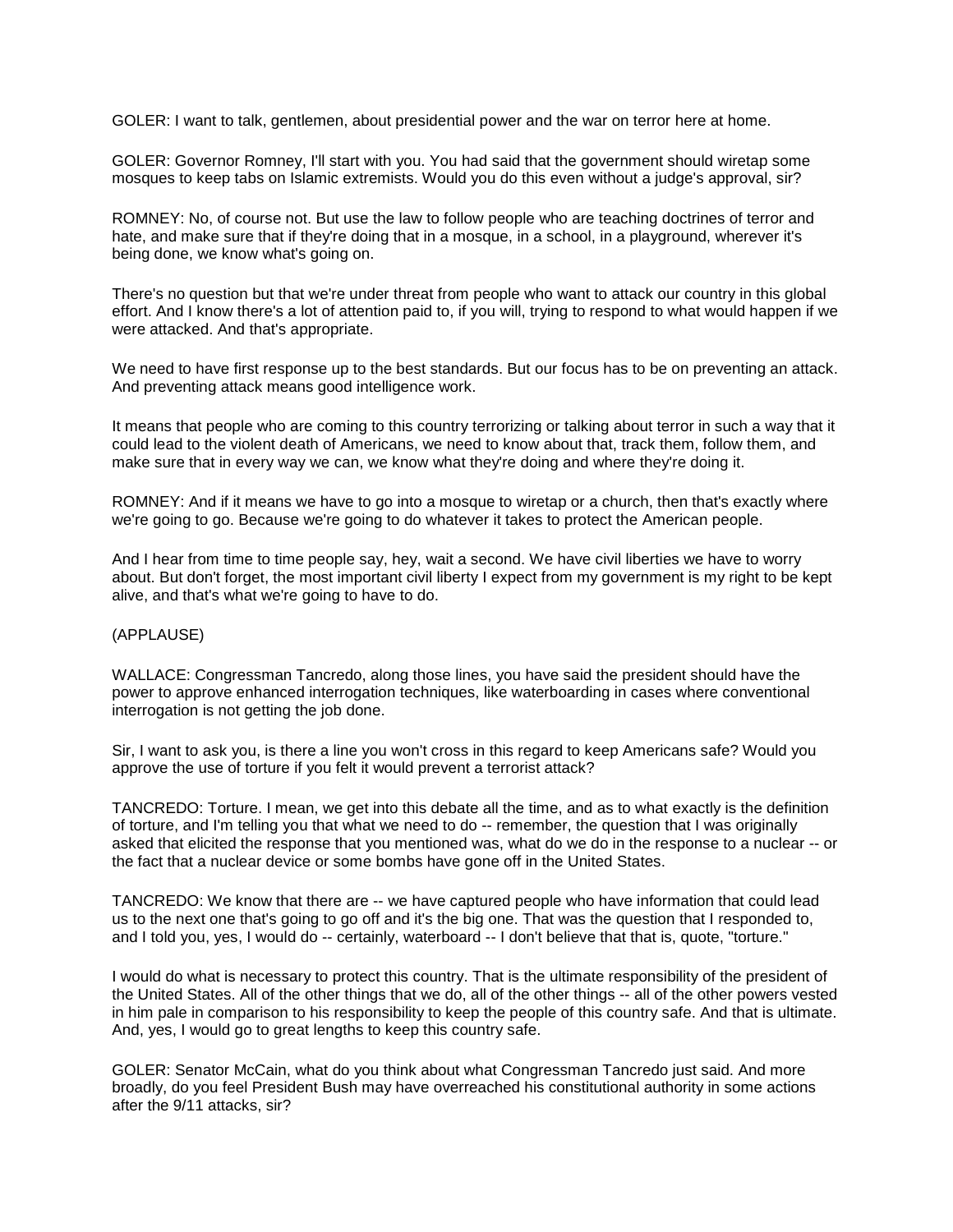MCCAIN: I have a very dear and beloved friend whose name is General Jack Vessey, who was chairman of the Joint Chiefs of Staff under President Reagan. He served in four wars, and he's one of the great leaders I've ever known.

I called him, and I said, "General Vessey, do you think we ought to ever torture anybody?"

General Vessey said, "Any information that we may gain through the use of torture can never, ever be counterbalanced by the damage it does to America's reputation...

(APPLAUSE)

... and the risk...

(APPLAUSE)

... and the risk that when an American is in the hands of an enemy that they will use the fact that we tortured people as an excuse to torture our brave men and women in the military."

I'm not prepared to...

(UNKNOWN): They don't need an excuse.

MCCAIN: ... for that.

It was interesting during the debate on torture, retired military, from Colin Powell on down, and others, sided with me.

MCCAIN: Those who had no military experience took the other side.

By the way, Governor Huckabee, thank you for your kind words.

(APPLAUSE)

GOLER: Mayor Giuliani, if you don't think we should close the prison camp at Guantanamo Bay, how long are you prepared to live with the international criticism it's causing? And how long do you think we should hold people there that we feel we can't gain a conviction on, but are too dangerous to set free?

GIULIANI: Well, this reminds me of a period of time in New York when judges would release criminals into the street, or threaten to do it. We can't close Guantanamo because nobody will take the people there.

(APPLAUSE)

I mean -- the president is attempting to move those people to other countries, and those countries are intelligent enough to say, "We don't want people as dangerous as this in our country." So what are you proposing? That we release them in New York or in Boston or in Los Angeles?

GIULIANI: So there's a reality to this that the liberal media and some of the Democratic politicians seem to try to avoid.

Also this discussion of fighting a war where we're constantly discussing when we're going to withdraw, when has a nation ever won a war when the constant discussion was: What kind of timetable are we going to set for our retreat?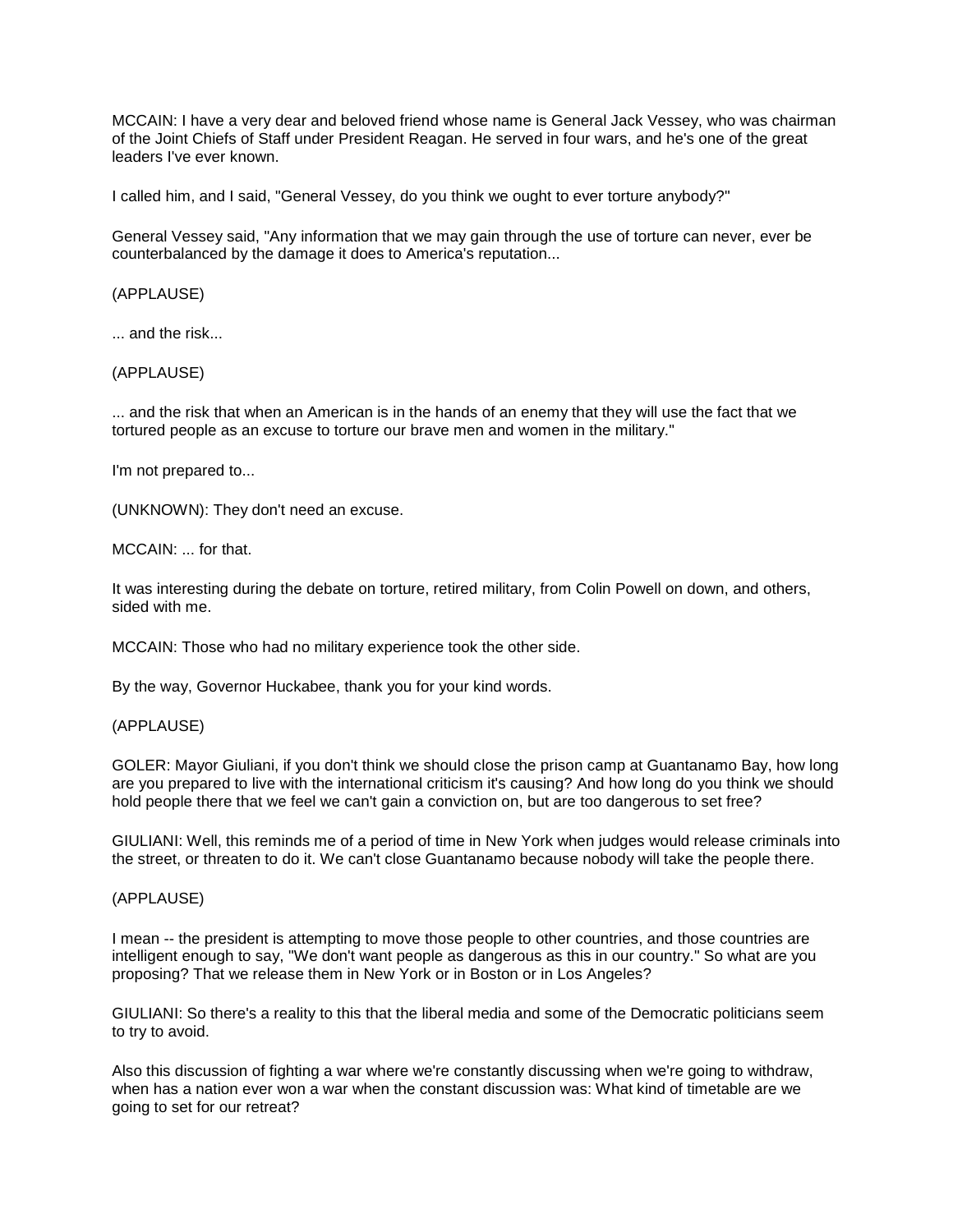In order to...

(APPLAUSE)

In order to win, you have to set an objective. The objective should be an Iraq that is going to help us in the terrorists' war against us. If Iraq is a battle in the terrorists' war against us, then the winning of that battle constitutes an Iraq that will help us, not an Iraq that will become a headquarters for Islamic terrorism.

GOLER: Congressman Hunter...

(APPLAUSE)

GOLER: ... the prisoners at Gitmo right now have little to do with the war in Iraq, so let me ask you basically the question that I asked Mayor Giuliani: Are you prepared to hold terrorism suspects at Guantanamo Bay indefinitely if you feel that we can't convict them and they're too dangerous to set free?

#### HUNTER: Well, absolutely.

And let me tell you that the proof of that is the fact that we have conducted these combatant review tribunals. And we've actually sent back to the battlefield or sent back to Afghanistan some of the people that we thought were no longer a threat.

Some of those people have shown up on the battlefield bearing arms against our soldiers and sailors and airmen and Marines, back on the battlefield after we sent them back.

If anything, we've been too liberal with the release of terrorists.

And let me tell you, you got guys like Khalid Sheikh Mohammed, who said that he planned the attack on 9/11. You got Osama bin Laden's bodyguards. Those guys get taxpayer-paid-for prayer rugs. They have prayer five times a day. They've all gained weight.

# (LAUGHTER)

The last time I looked at the menu, they had honey-glazed chicken and rice pilaf on Friday. That's how we treat the terrorists.

They've got health care that's better than most HMOs. And they got something else that no Democrat politician in America has: They live in a place called Guantanamo, where not one person has ever been murdered. And there's not one politician, one Democrat politician in America, that can say that about one of the prisons in his home district. We've got to keep Guantanamo open.

#### (APPLAUSE)

GOLER: Senator Brownback, I want to turn to you, but I want to ask you a different question. On the issue of executive power, would you grant your vice president as much authority and as much independence as President Bush has granted to Vice President Cheney?

BROWNBACK: No, but I would lean heavily on the vice president for advice and thoughts. Because I think it's important that the two people come in as a team. I think the president and the vice president ought to come in as a team. I think they ought to have complementarity. I think they ought to have division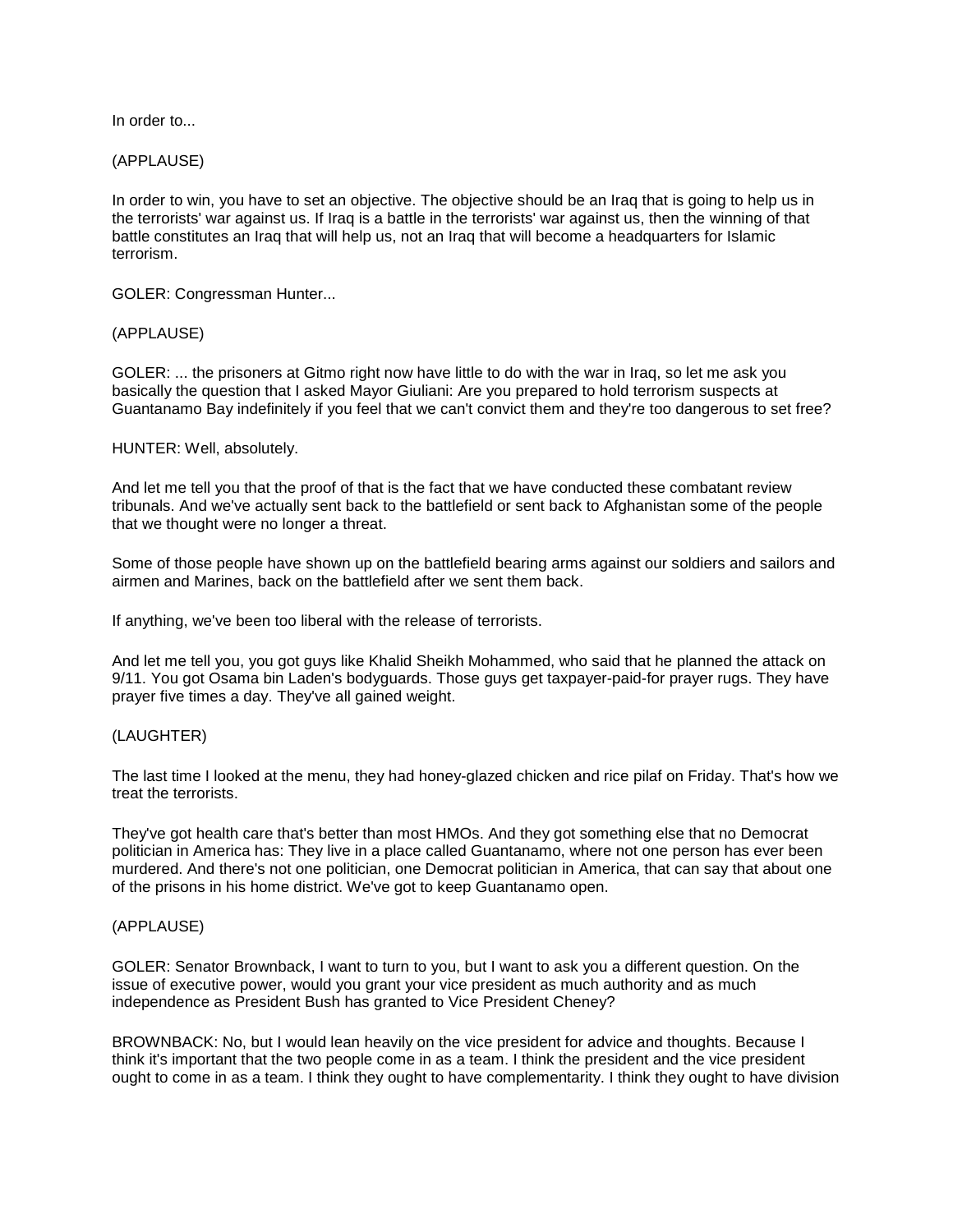of duties in some respects, so as far as the president says I really want to focus on these areas, I'd like for you to do these particular fields.

But it's still the president that decides. And it's the president that should have all the information feeding in there to him in that position of authority, and you need somebody that has a good, broad base of experience to be able to do it. Good, broad base of foreign policy experience.

BROWNBACK: And if I could say one thought on this presidential power, because it's important, we've got hundreds of millions of entries into the United State legally each year, of individuals that are U.S. citizens and individuals that are not U.S. citizens. This is a big, international country.

You have to have the ability to be able to find and to understand what's taking place. And I think the president needs to go through judicial power to be able to put wiretaps on different individuals, but particularly on calls that go overseas.

We need this because we're not talking about just a needle in a haystack; we're talking about a needle in a hay field of millions of people that we have to -- need to watch, and we need to find, with good intelligence...

HUME: Thank you, Senator.

BROWNBACK: ... who it is that seeks to do us harm.

HUME: Thank you very much, Senator. New round, new subject.

Chris?

WALLACE: Gentlemen, let's talk about taxes and spending.

WALLACE: As you all well know, pledges not to raise income taxes are a big deal here in New Hampshire.

Six of you on this stage...

(APPLAUSE)

Six of you on this stage have signed the pledge of the Americans for Tax Reform to oppose any increase in marginal tax rates, while two of you have not.

Senator McCain, why have you refused to sign and why do you feel that six of your seven colleagues here on the stage are mistaken in deciding to take that pledge?

MCCAIN: Because I stand on my record. And my record is 24 years of opposing tax increases. And I opposed them and I'll continue to oppose them.

I think it's very clear that the increase in revenue that we've experienced is directly related to the tax cuts that were enacted and they need to be made permanent, rather than the family budgets and businesses being uncertain about their future.

But my proposal in 2000 and 2001 was not just to cut taxes but to stop spending.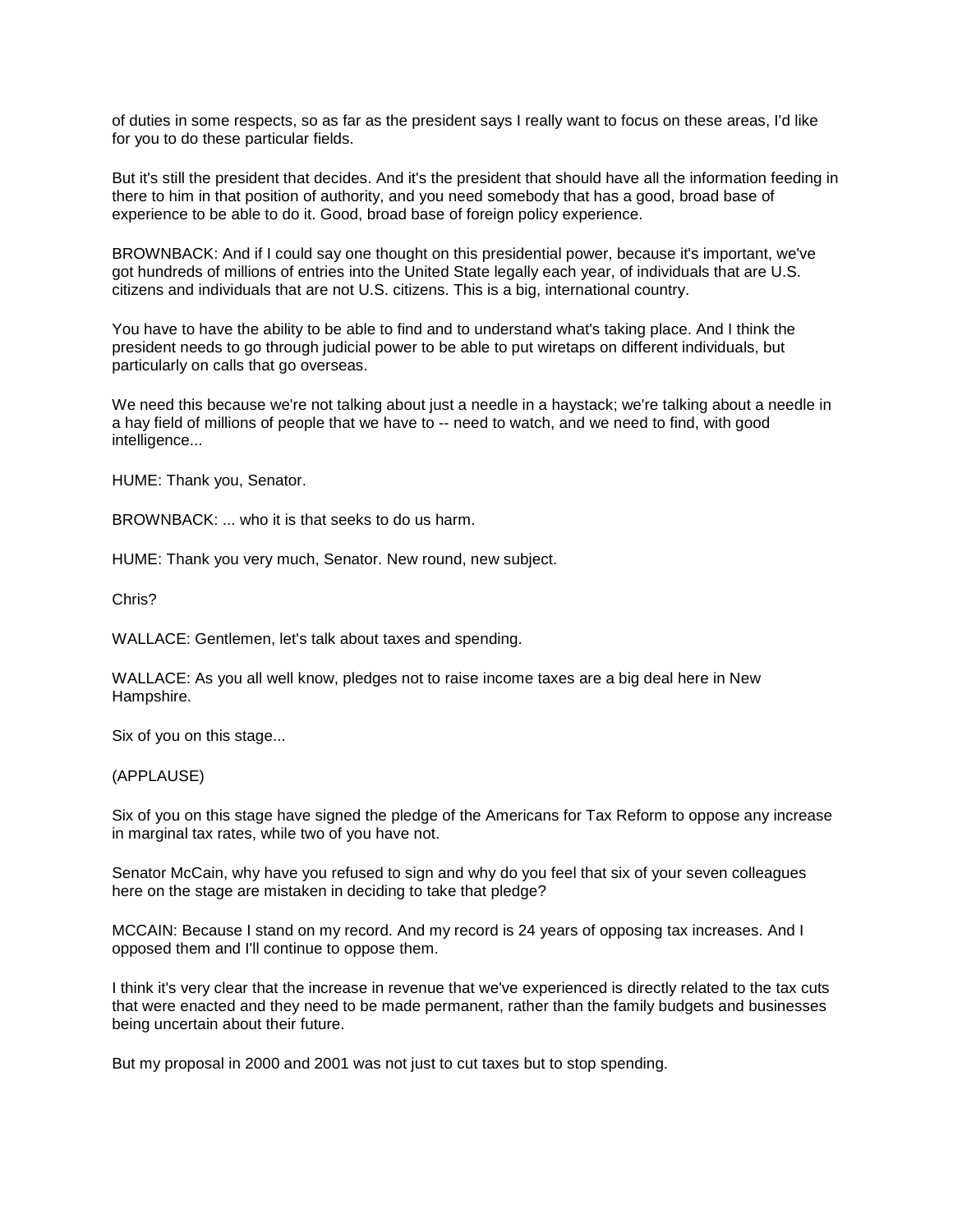MCCAIN: And we let spending get out of control. We destroyed the trust and confidence of our Republican base of fiscal conservatives. We allowed spending to get out of control to the point where it bred corruption. And I don't say that word lightly.

We have former members of Congress in federal prison as we speak.

I pledge to the American people, I will veto every pork barrel bill that comes across my desk. And I will make the authors of those pork barrel projects famous, and that's what I've been doing for a lot of years.

(APPLAUSE)

WALLACE: Senator McCain, if I can follow up the 30 seconds. Those tax cuts that you talk about that have given so much revenue -- in fact, you voted against those -- and why not, if you are determined to not raise taxes, why not sign the pledge?

MCCAIN: Because there's no point. I stand on my record. I don't have to sign pledges.

MCCAIN: My record stands for itself. It's very clear to the American people. I've been in this business for a long, long time. But the point is that I voted against the tax cuts because there was no restraint in spending.

We had automatic restraints in spending included in my tax-cut package, and we would be talking about additional tax cuts today if we hadn't let spending get out of control and preside over the largest increase in the size of government since the Great Society. Not a record we should be proud of.

WALLACE: Senator Brownback, are you persuaded by Senator McCain's argument against taking the pledge not to increase marginal tax rates?

BROWNBACK: Well, he has his own record. He stands on his own record. I think he should sign a pledge. That's why I signed the pledge. I think it's not just a pledge to a group that has it. I think it's a pledge to the American public.

We're already taxed to the max. In most states, you're working until about the middle of May to pay your taxes. It is too long. You're working too much for the government, and you need to be working more for yourself.

BROWNBACK: And I've pushed these topics based on I think we need to grow the economy, plus I'd like to be able to see families keep more of their money so that possibly maybe one of them doesn't have to go to work instead of both having to go to work, if more families could keep more of their money instead of it going to the government.

#### (APPLAUSE)

WALLACE: Mayor Giuliani, you say that you were a big tax-cutter in New York, but you did raise fees and fines and, in fact, you even went to court to fight elimination of the commuter tax. Why -- and you're the other person in addition to John McCain -- why not take the Americans for Tax Reform Pledge not to increase marginal rates, sir?

GIULIANI: It's a matter of principle. I think if you're president of the United States, you take one pledge: to uphold the Constitution of the United States.

GIULIANI: It is my intention to lower taxes. I have without any doubt of all the people running for president the strongest record of lowering taxes. I did it 23 times in a city that never lowered a tax before. Well over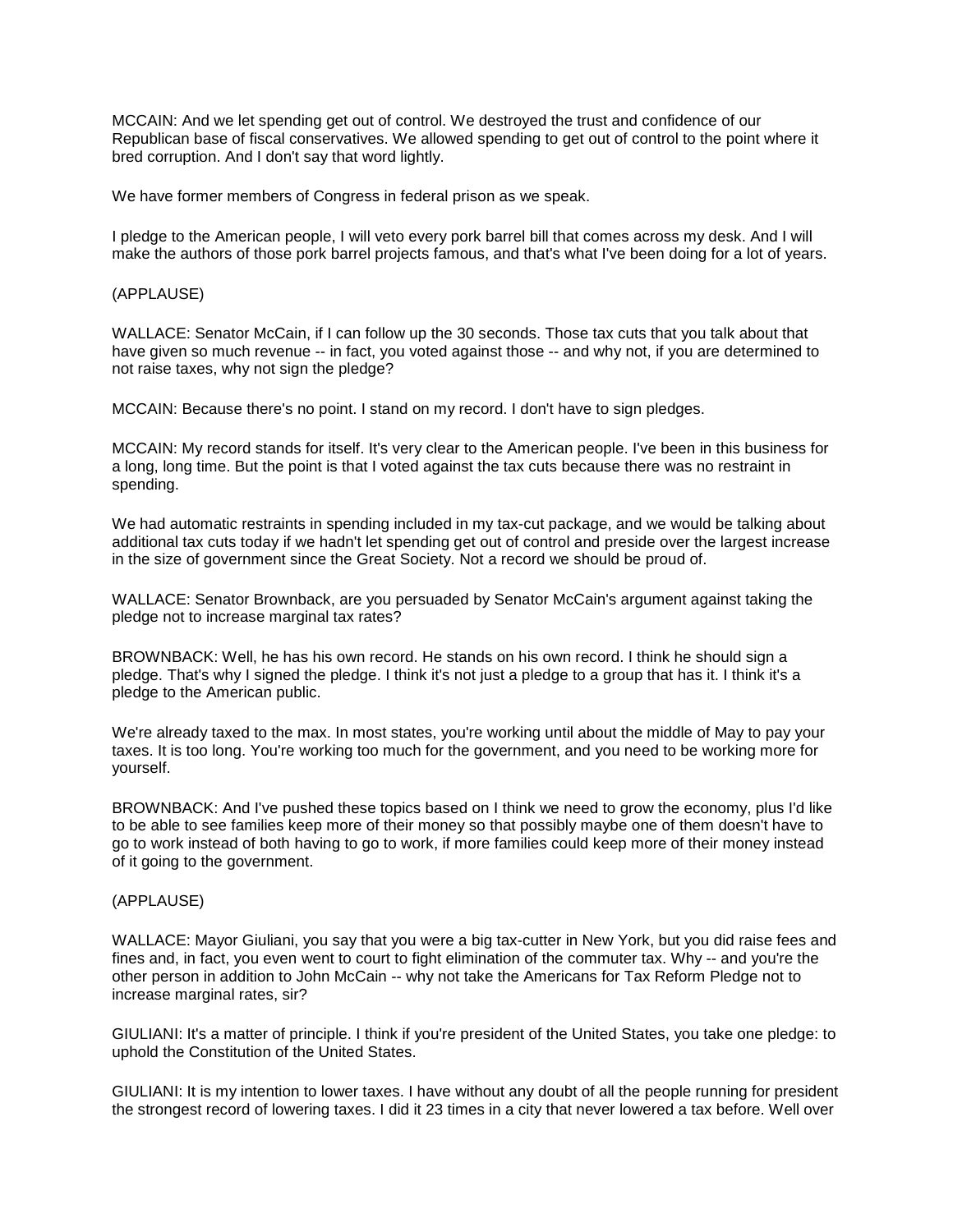\$9 billion. I lowered the personal income tax 25 percent, and I was collecting 40 percent more in revenues from the lower tax than the higher tax.

I made supply-side economics work in a city that didn't understand it. And I ended up having a very positive impact on the economy of the city as the result of that.

I lowered 23 different taxes in a city that had a city council with 45 Democrats and six Republicans. So my record is very, very strong as a tax cutter.

But I only think a man running or a woman running for president should take one pledge, and that is to uphold the Constitution of the United States.

(APPLAUSE)

WALLACE: Governor Romney, you have taken the pledge.

WALLACE: You like to say that you don't just talk about pledges, that, in fact, you actually had to operate one as government of Massachusetts.

But according to the National Conference of State Legislatures, in your first year as governor, you raised fees and fines by \$500 million, including fees paid by the blind, by gun owners, by those seeking training against domestic violence, and even by used car shoppers.

In fact, the Associated Press says you earned a nickname back then in Massachusetts. It was "Fee-fee".

### (LAUGHTER)

How do you respond, sir?

ROMNEY: Well, that's the first I've ever heard that, Chris, but it's pretty good -- as a matter of fact, a little exaggeration. The total fees raised were \$260 million, and that's a big number.

We had a \$3 billion budget gap. The Democrats -- you probably know that Massachusetts is a bit of a Democratic state -- the Democrats wanted to raise taxes. I said, "No way."

And in fact we did not raise taxes on our citizens, and we lowered them across that state time and again. We put an investment tax credit permanently in place. We provided help to senior citizens on real estate taxes. We changed the capital gains tax increase to a capital gains tax refund.

ROMNEY: I'm proud of what we were able to do to lower taxes. I'm also going to lower taxes for the American people, and that's the key thing.

Right now, you can listen to the Democrats. Their pledge is clear. They're going to raise taxes. I want to lower them. Make the Bush tax cuts permanent. Kill the death tax once and for all.

#### (APPLAUSE)

And a savings plan -- a savings plan for middle income Americans. If you earn less than \$200,000 a year, the new tax rate on interest, dividends and capital gains ought to be absolutely zero.

And by the way...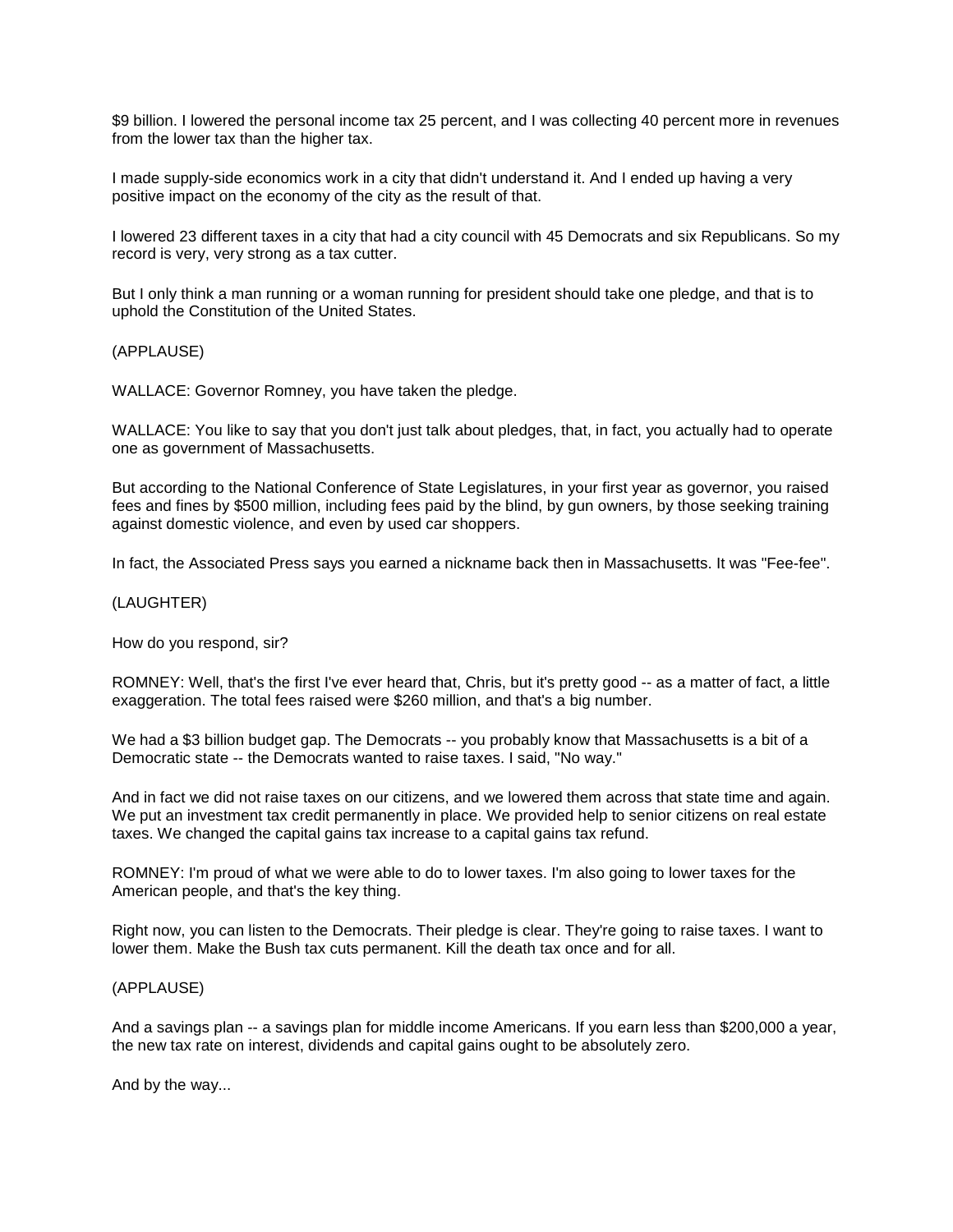# (APPLAUSE)

... John Edwards has his own savings plan for the middle class. He says you can save \$250 a year taxfree. Whoopty-doo. That's not going to buy you retirement, it's not going to buy you a house, and someone yelled out it's not going to buy him a haircut, either.

### (LAUGHTER)

### (APPLAUSE)

WALLACE: Governor Huckabee, you may be the biggest supporter of the FairTax on this stage, that you say replace the income tax with a 23 percent national sales tax.

WALLACE: Now, back in 2005, President Bush's tax reform commission did a study about the FairTax. They said the sales tax rate would have to be 34 percent, not 23 percent, and that no state, no country, has ever put in a 34 percent sales tax.

How do you respond to that and also the fact that President Bush's tax commission says that with a FairTax that high, there are only two income groups that would benefit -- those making less than \$30,000 a year and those making more than \$200,000?

HUCKABEE: Well, Chris, the first problem is that the Bush tax panel did not look at the FairTax proposal. They looked at something that called itself that, but it was not.

The true FairTax proposal is the 23 percent. And what it does do is empower everyone in the economy, not just the people at the bottom and the very top, but all of the middle class, which is a desperate need.

It's pretty sad right now that the average American is more afraid of an IRS audit than getting mugged.

HUCKABEE: But that's the truth, and the reason is because the IRS has the power not just to come after us for a few seconds, but to keep coming after us.

What we would do with the fair tax is to eliminate all the taxes on productivity, which means you could earn anything you want. You wouldn't be penalized for saving, earning, for having a capital gain, making an investment.

What you what do is you'd pay a tax when you consume something, and it ends the underground economy of illegals, prostitutes, drug dealers. Everybody has to pay.

And if people would look at this objectively, they'd find that it's the best way to get rid of the corruption in government because it eliminates those 35,000 lobbyists out there trying to make winners and losers. And most of us end up being losers in the process.

WALLACE: Congressman Paul, your answer is to cut both taxes and spending. You say that you would eliminate the IRS, the CIA, the Federal Reserve, the Department of Homeland Security, Medicare.

WALLACE: I know that you used to want to end the FBI. I'm not sure whether you still support that idea, sir. Perhaps you can tell us. But if you get rid of the CIA, let alone the FBI, how would President Paul have any idea, any intelligence of what our enemies, foreign and domestic, are up to?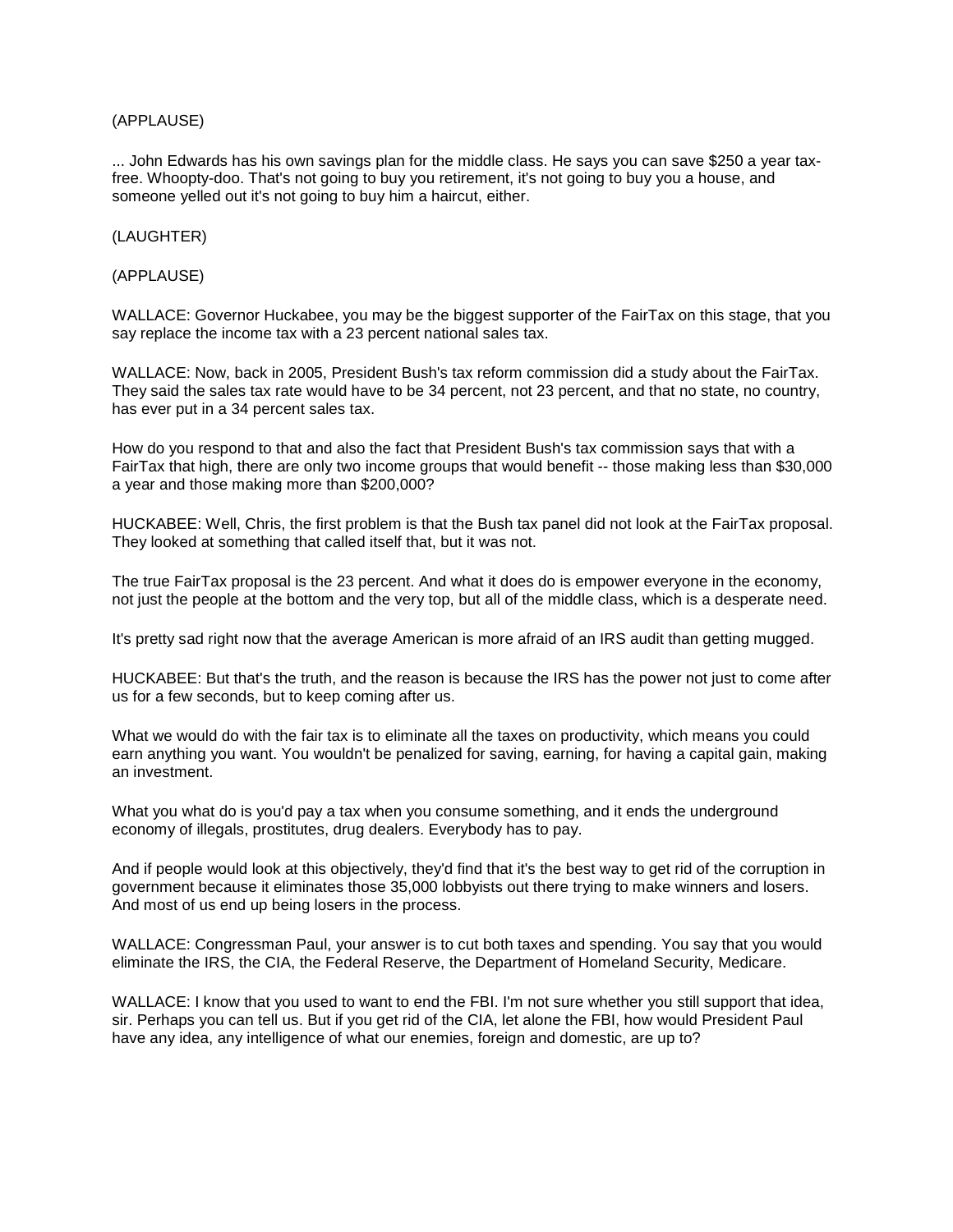PAUL: Well, you might ask a better question. Before 9/11, we were spending \$40 billion a year, and the FBI was producing numerous information about people being trained on airplanes, to fly them but not land them. And they totally ignored them.

So it's the inefficiency of the bureaucracy that is the problem. So, increasing this with the Department of Homeland Security and spending more money doesn't absolve us of the problem. Yes, we have every right in the world to know something about intelligence gathering. But we have to have intelligent people interpreting this information.

# (APPLAUSE)

PAUL: But you know, just going for increasing presidential powers, as has been discussed, is rather disturbing to me. This whole idea that we're supposed to sacrifice liberty for security, we're advised against that. Don't we remember that when you sacrifice liberty for security, you lose both? That's what's happening in this country today.

# (APPLAUSE)

PAUL: We have -- we have a national ID card on our doorsteps, it is being implemented right now. We have FISA courts. We have warrantless searches. We've lost habeas corpus. We've had secret prisons around the world and we have torture going on.

That's un-American, and we need to use the power of the presidency to get it back in order, in order to take care of us and protect this country and our liberties.

# (APPLAUSE)

HUME: Thank you, Congressman. Let's see what the people down at Young's restaurant are making of all this.

# Carl?

CAMERON: Well, what we're making of it is that we've reached the desert course of the debate here tonight at Young's.

We have a poli-sci major, a senior at UNH here, James Tautkus.

So with a bow to the Wildcats, poli-sci major, go ahead, James. Have at it.

JAMES TAUTKUS, UNH STUDENT: For Rudy Giuliani, I was curious, the subject of family values is separated from the rest because it's something that you can only lead by example. You can talk all you want, but it doesn't necessarily mean you believe in it. And I just wanted to hear what he -- his comments on that.

CAMERON: So, a question for Rudy Giuliani about family values. Why specifically, James; what's prompting this?

TAUTKUS: Because you don't see as strong of family as Mitt might present. I don't mean to target him, but it is a concern of mine and something I certainly believe a good candidate should have.

CAMERON: James Tautkus, poli-sci major at UNH.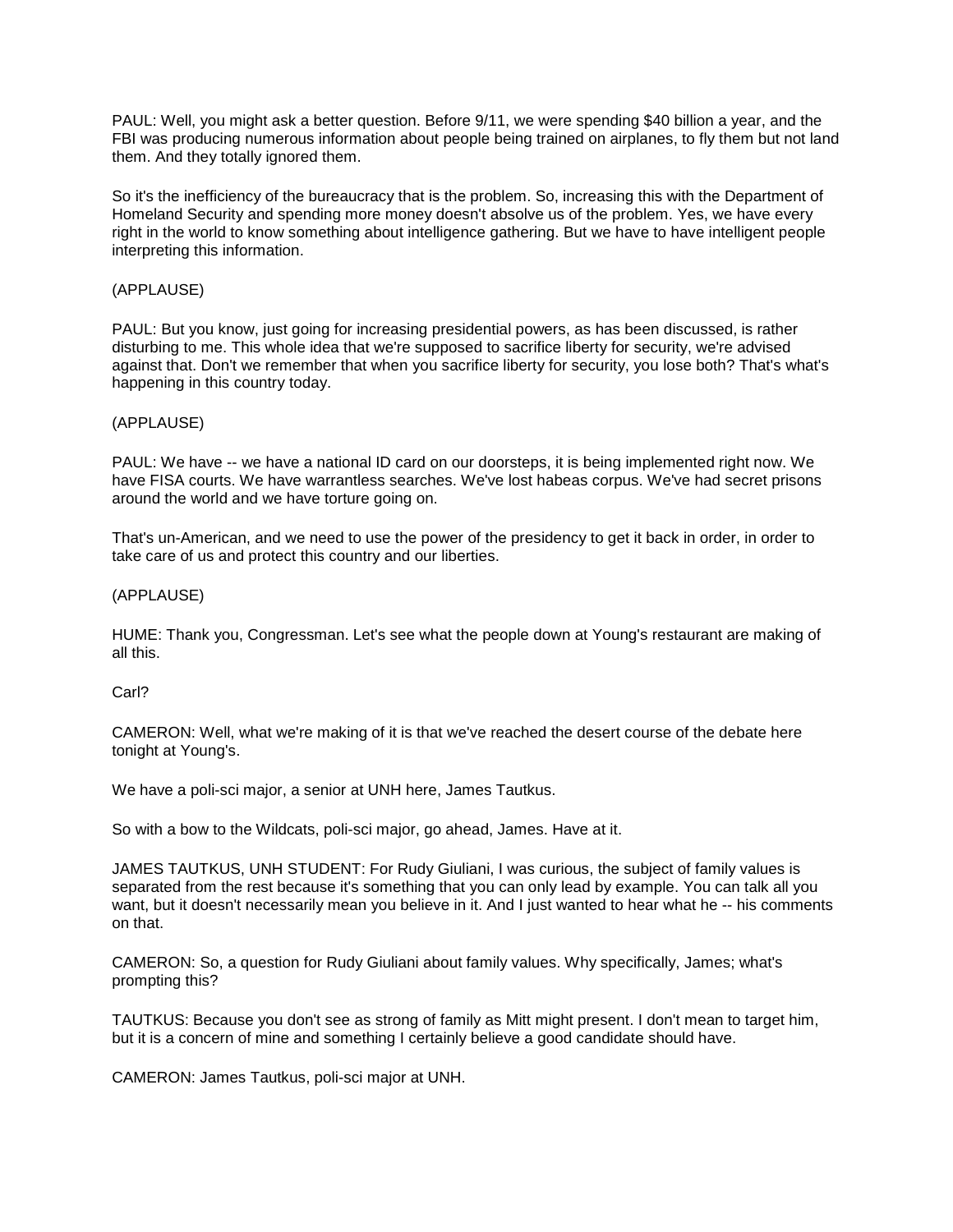GIULIANI: I gather that question was for me.

CAMERON: Yes.

GIULIANI: OK. The reality is that I think someone's private life, someone's family life is something that you all look into to determine how are they going to conduct themselves in public office. And in my case, you have about 30, 35 years of experience to figure out how I would.

GIULIANI: I held one of the most difficult jobs in the country, sometimes described as the second or third most difficult job in the country.

I held it under very difficult times. I'm not talking about September 11. I'm talking from the day I came into office, with a fiscal crisis, a crime crisis, a welfare crisis. I turned all those things around.

So, quite obviously, any issues that go on in my private life, which I don't think are terribly different than at least some people in this country.

I certainly haven't lived a perfect life. I am not running as the perfect candidate for president of the United States. I'm running as a human being who has been very successful as a leader and had definable results in a situation in which people thought it was impossible to accomplish these things.

They thought it was impossible to take on the Mafia. I succeeded in doing it. They thought it was impossible to reduce crime. I did. They thought it was impossible to reduce welfare. I removed 640,000 people from the welfare rolls.

And they thought it was impossible to manage New York City.

GIULIANI: It was described as an unmanageable city. Now they're writing books about how well I managed it.

HUME: Thank you.

GIULIANI: So, obviously, any issues in my private life do not affect my public performance.

HUME: Thank you, sir.

#### (APPLAUSE)

We've got to take a quick break here, but when we come back, we're going to ask the candidates to respond to a scenario the next president might very well face. Stay tuned.

#### (COMMERCIAL BREAK)

HUME: And we are back, from the University of New Hampshire and the Whittemore Center Arena, known to all here in Durham as the WIC.

This round of questions is going to be based on a scenario which we think is quite plausible, that any of you as president might well end up facing. It concerns Iran.

And these are the circumstances: It's nuclear program has continued to advance. U.N. weapons inspectors are now saying that it appears that Iran is on the verge of being able to produce and may even be producing nuclear weapons.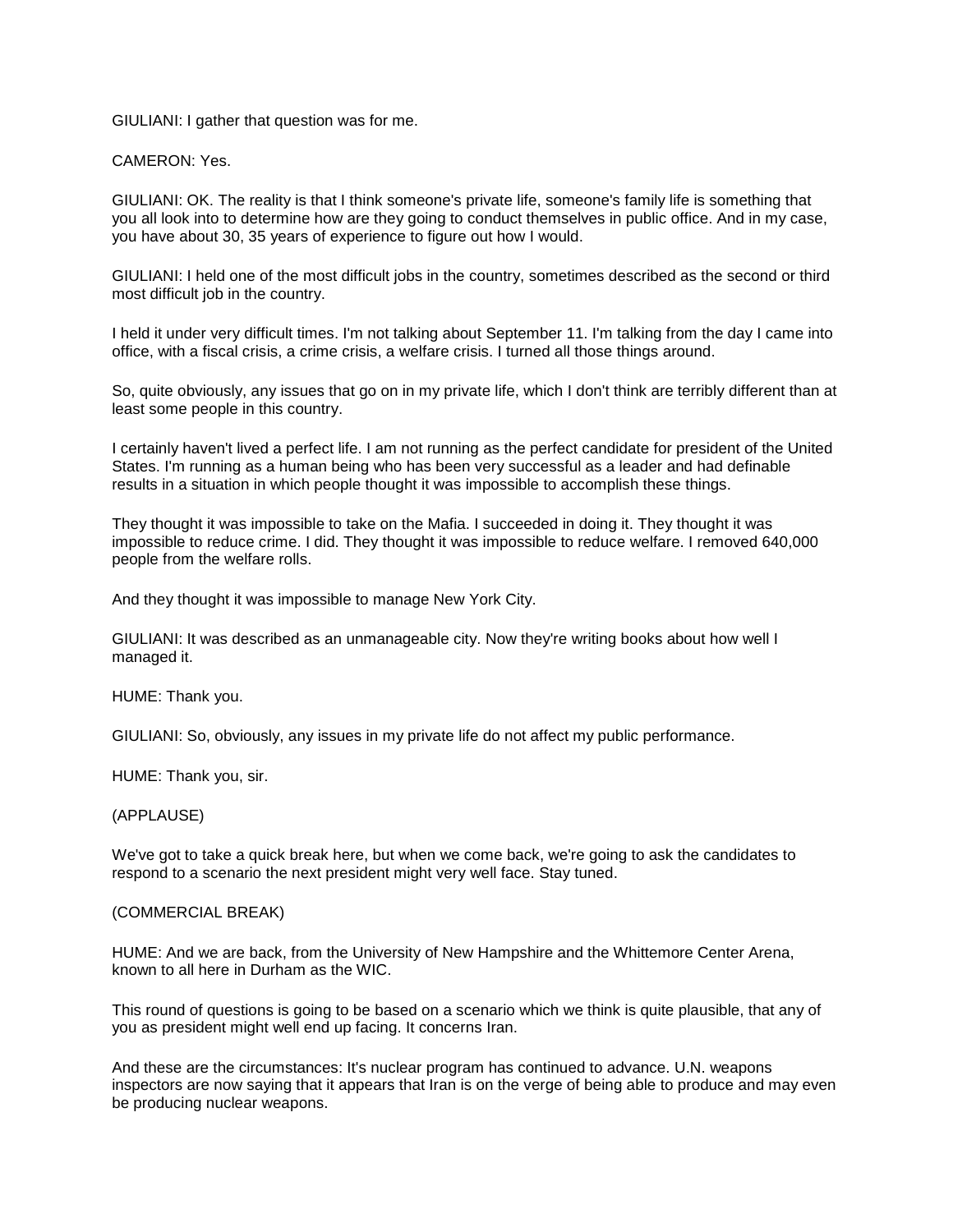Iran has suspended its cooperation with the U.N. nuclear agency and asked the inspectors to leave the country.

Cross-border incidents in Iraq involving elements of the Revolutionary Guards have continued to increase and are a continuing problem for U.S. forces there and for the Iraqis as well.

HUME: The U.N. Security Council has imposed some economic sanctions on Iran, but has refused to authorize the use of force against that country. In addition, the threats by Iran's leader against Israel have become more pronounced and more extreme. What do you do?

Congressman Paul?

PAUL: Well, one thing I would remember very clearly is the president doesn't have the authority to go to war.

HUME: So what...

PAUL: He goes to the Congress.

HUME: ... do you do? So what do you do?

PAUL: He goes to the Congress and finds out if there's any threat to our national security. And thinking back to the 1960s, when I was in the Air Force for five years, and there was a Cold War going on, and the Soviets had 40,000, and we stood them down, and we didn't have to have a nuclear confrontation, I would say that we should go very cautiously.

We should back off. We should be talking to Iran right now. We shouldn't be looking for the opportunity to attack them. They are at the present time, according to the IAEA, cooperating. And by the end of the year, they're supposed to be willing to reveal all that they are doing.

HUME: So instead of looking for this scenario where it is inevitable that we have to attack, I think that we ought to be talking about how to get along with some people that are deadly, like the Soviets and the Chinese and the many others. We don't have to resort to war every single time there is a confrontation.

They are not a threat to Israel. Israel has 200 or 300 nuclear missiles, and they can take care of themselves. So you shouldn't assume that we have to jump in and go to war, and we certainly shouldn't do it without the consent of the Congress.

HUME: Thank you, sir, thank you.

#### (APPLAUSE)

Congressman Tancredo, let us add to this mix of circumstances...

# (CROSSTALK)

HUME: Let's add to this mix of circumstances a statement from Israel that says that we can't wait. If you don't act, we're going to. What do you do?

TANCREDO: Well, the scenario laid out is not one, of course, that leaves you many options, leaves the president of the United States or anybody else many options.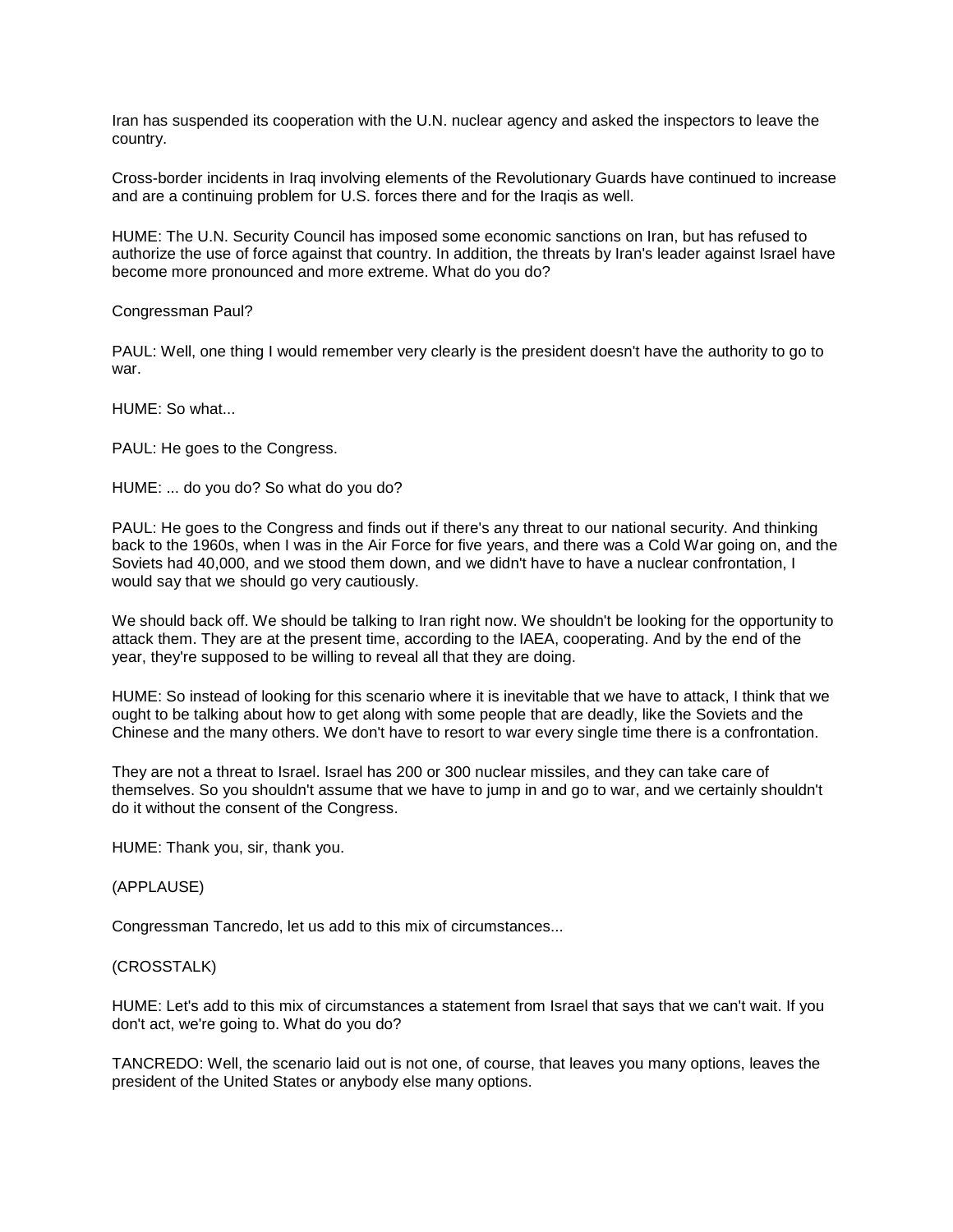TANCREDO: You have to actually look -- the use, I think one of the most important things we can do with Iran is to look at the Iranian people themselves to the extent that we can. There is a great deal of dissent inside Iran. And I agree we certainly don't immediately, you know, use the button. We immediately don't go to war.

But I also tell you that we cannot back away from this situation, and we cannot be threatened in that way. If it takes it -- if it takes it -- action must be -- I mean, if it's required, action has to be taken and a president has to do that.

We can no longer -- you know, one of the things that has really bothered me during this whole discussion is the fact that we continue to be politically correct when we face these situations. Political correctness is going to get us all killed.

### (APPLAUSE)

It is absolutely the thing we have to fear, and just, if I could, for just a minute -- listen, it is already the thing that has gotten us killed in other places.

TANCREDO: I will never, however, go to war under any circumstances by putting men and women of the armed forces in places of danger with their hands tied behind them with rules of engagement that they cannot live by. That's never going to happen.

(APPLAUSE)

HUME: Thank you, sir. Thank you.

Congressman Hunter?

HUNTER: Well, I hate to answer a hypothetical. I think you don't want a president who's going to answer this question in 60 seconds, but here's a few considerations.

First, you have the need to use precision systems -- precision, very accurate weapons, some of them with earth-penetrating capability.

You need to be able to isolate, if you have to strike. And if you get close to a 90 percent refinement of weapons-grade fuel, uranium, at that point, the danger is, if you don't eliminate it, then it could be passed to a terrorist group or to another nation, which at some point might make a nuclear device.

So you have to isolate -- the reaction force would be coming, obviously, from the Iraqi side.

HUNTER: And you would look, probably, at the pattern of what the Israelis did with the Osirak reactor that Saddam Hussein built back in the 1980s, when eight F-16s came over the horizon and took care of that problem.

I would say this: You can't allow them to have a nuclear device. You would have to obviously work very closely with all allies, not just the Israelis, but hopefully have help from Europe, help from the Brits, help from the Aussies.

And my answer would be that you would have to ensure that they had no nuclear device in the end of the operation and had no material, no weapons-grade material of available...

HUME: Governor Huckabee, your thoughts on this?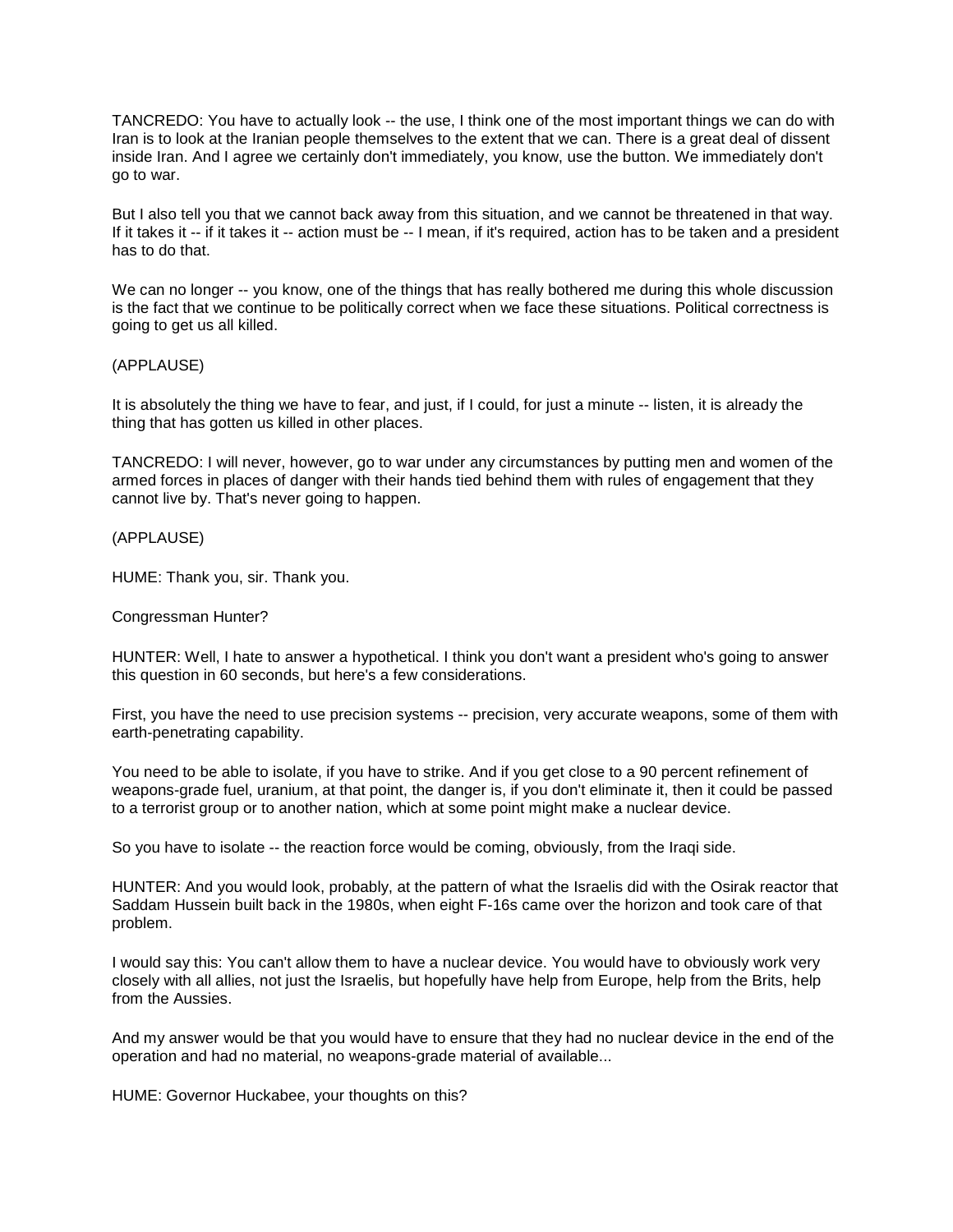HUNTER: And that would ultimately require some ground forces to do a battle damage assessment...

HUME: Thank you, sir.

HUNTER: ... after a strike.

(APPLAUSE)

HUME: Thank you, sir.

Governor?

HUCKABEE: The problem with the question is it's hypothetical and it's a very detailed question. And I appreciate that you've given it to us.

HUCKABEE: But the reality is when a president is...

HUME: Wait a minute, would you not acknowledge it's not an unrealistic scenario based on what we've seeing there?

HUCKABEE: But what I'm saying is, when a president is elected president, he's elected president to make decisions that are going to be basically balanced between two immovable things that ought to govern every decision he makes. One is the Constitution, that he's sworn to uphold. And the other is his own conscience and character.

And that's what people really ask for in a president, because you don't know all the scenario that may be painted, whether it's this one or some other. And at that point, you hopefully have not only surrounded yourself with very, very wise people, but you've also come to the conclusion that you don't know everything.

And you get on your knees and then you get on your feet and you make a decision, knowing full well the responsibility for the rest of the human race may in fact be on your shoulders.

That's why, rather than just say here's what button I would push, I'd say I would go with every bit of preparation, not only in my head by in my heart, to make a decision that would best protect the American people for generations to come.

HUME: Senator Brownback?

# (APPLAUSE)

BROWNBACK: I think the problem with your question and scenario is that it is an all too likely scenario. What you're describing is much of the situation that we're facing today. And you have to also recognize that the founder of the current Iranian regime, Ayatollah Khomeini, said, if we destroy Israel, Allah will reward us. That was his stated policy. That is something that he stated.

I think you have to take the factual setting of what you put forward, take it to the American public and to the Congress, and ask for the authority to use military force for two purposes. Number one purpose is to go after the military forces being developed on the ground and trained on the ground in Iran to attack our people in Iraq, and number two, towards the nuclear weapons development program that the Iranians are working on.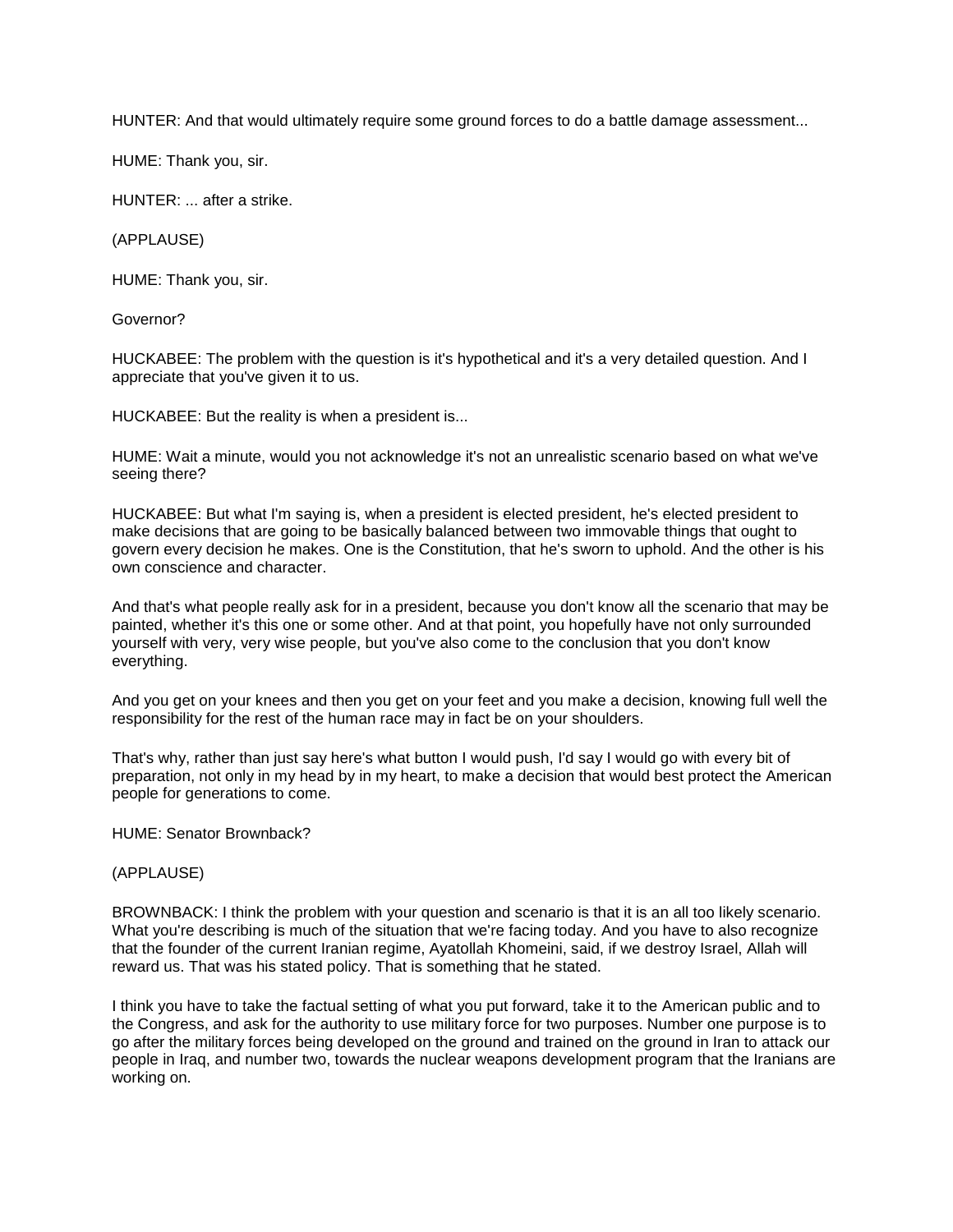#### HUME: Mayor Giuliani?

GIULIANI: Well, I think that we have to look at Iran really in a different way than just the Cold War analysis. It's a different situation.

GIULIANI: Iran is right now the single biggest state sponsor of Islamic terrorism. I think everyone agrees on that. So the real risk to me is not their launching an attack, which they could do, and that's a plausible scenario.

The more realistic one is, they're going to hand nuclear material off to the terrorists that they are presently supplying. It's not as if they're going to have to go find them to give it to. They're giving them weapons right now.

They're giving them armaments right now. They're giving them money right now. So America has to have a clear position. The position should be that Iran is not going to be allowed to go nuclear.

Senator McCain put it very well a few months ago. He said it would be very, very dangerous to take military action against Iran, but it would be even more dangerous if Iran were a nuclear power. And I think a president has to make that very clear.

And exactly when you would act and how you would act, it would be foolish for anyone running for president to answer a hypothetical like that. You want an element of surprise. You want the other side to understand that there's a step beyond which you will not go.

Ronald Reagan won the Cold War without firing a shot.

GIULIANI: But it was because he pointed, like, a thousand missiles at Soviet cities.

(LAUGHTER)

(APPLAUSE)

HUME: Thank you, sir.

GIULIANI: And he negotiated with them...

#### (APPLAUSE)

I heard this confusion in the Democratic debate about when to talk and when not to talk. Well, he talked to them with a thousand missiles pointed directly at their cities.

#### (APPLAUSE)

HUME: Governor Romney, your thoughts.

ROMNEY: Well, clearly your hypothetical suggests that everything we've done, up until this point and beyond, didn't work. And there's a lot we can do to keep that scenario from occurring.

But assuming that has not worked and we've been unsuccessful and your hypothetical is real and it is all too possible, you're dealing with a nation that talks about genocide; that talks about Israel being a onebomb state. And it is unacceptable for a nation that talks about genocide and contemplates using nuclear weaponry to have nuclear weapons.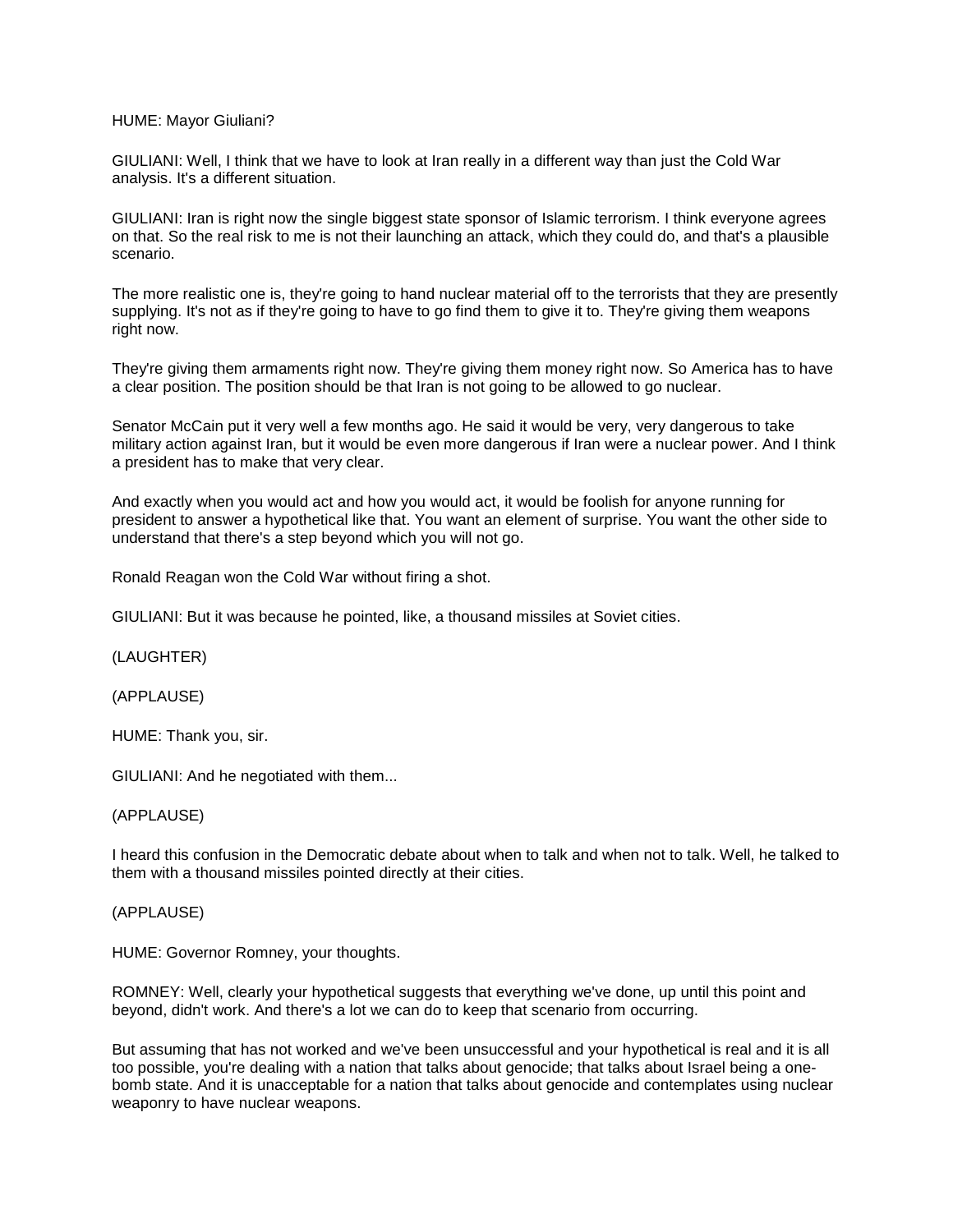ROMNEY: And, as a result, we're going to have to do something else to persuade them not to go forward. What do you do next before you actually take out the military action?

What you do next is this: the president meets with leaders, Republican and Democrat, to make sure we're all on the same page. We want to make sure that Democrats sign up, that we're all part of this on a unified basis.

### (CROSSTALK)

ROMNEY: Number two -- well, my experience is being able to build consensus, and I'm not going to take that. I believe good Democrats love America just like good Republicans, and I'll find a way to get us to work together.

Number two, you meet with our allies around the world and make sure we're on the same page on this.

Number three, you work with the people on the Arabian Peninsula and you say to them, "We want you to put some pressure on people like China, like Saudi Arabia. They depend on your oil. We want you to put pressure on China to also be part of this."

Now we take the military option off the table. We hold in our hand -- when they see our military in our hand, a possible blockade or possible aerial strikes, they recognize we mean business.

ROMNEY: And that's going to make them think twice and, hopefully, abandon their folly.

Because it is unacceptable to the world for us to have a nuclear Iran, and there's no price of oil which would justify that outcome.

#### (APPLAUSE)

HUME: All right, Senator McCain, you have the last word here, sir.

MCCAIN: At the end of the day, we cannot allow Iran to have nuclear weapons.

Now, I believe that we can do a lot of things. We can have a league of democracies to impose sanctions and to cut off the -- many of the things and benefits that the Iranians are now getting from other democracies.

I think it's clear that the United Nations Security Council will not act effectively with Russia and China behaving as they are. But let's see what Iran has been doing.

Your hypothetical is closer than reality than many of us appreciate. Iranians are sending lethal IEDs that are killing American soldiers. They're training and equipping terrorists. They have dedicated themselves to the destruction of the state of Israel.

MCCAIN: They are arming Hezbollah. They are supporting Syria, and there is no doubt they are moving forward with the acquisition of a nuclear weapon.

We need to work together with our allies, but at the end of the day, it's the United States of America that will make the final decision.